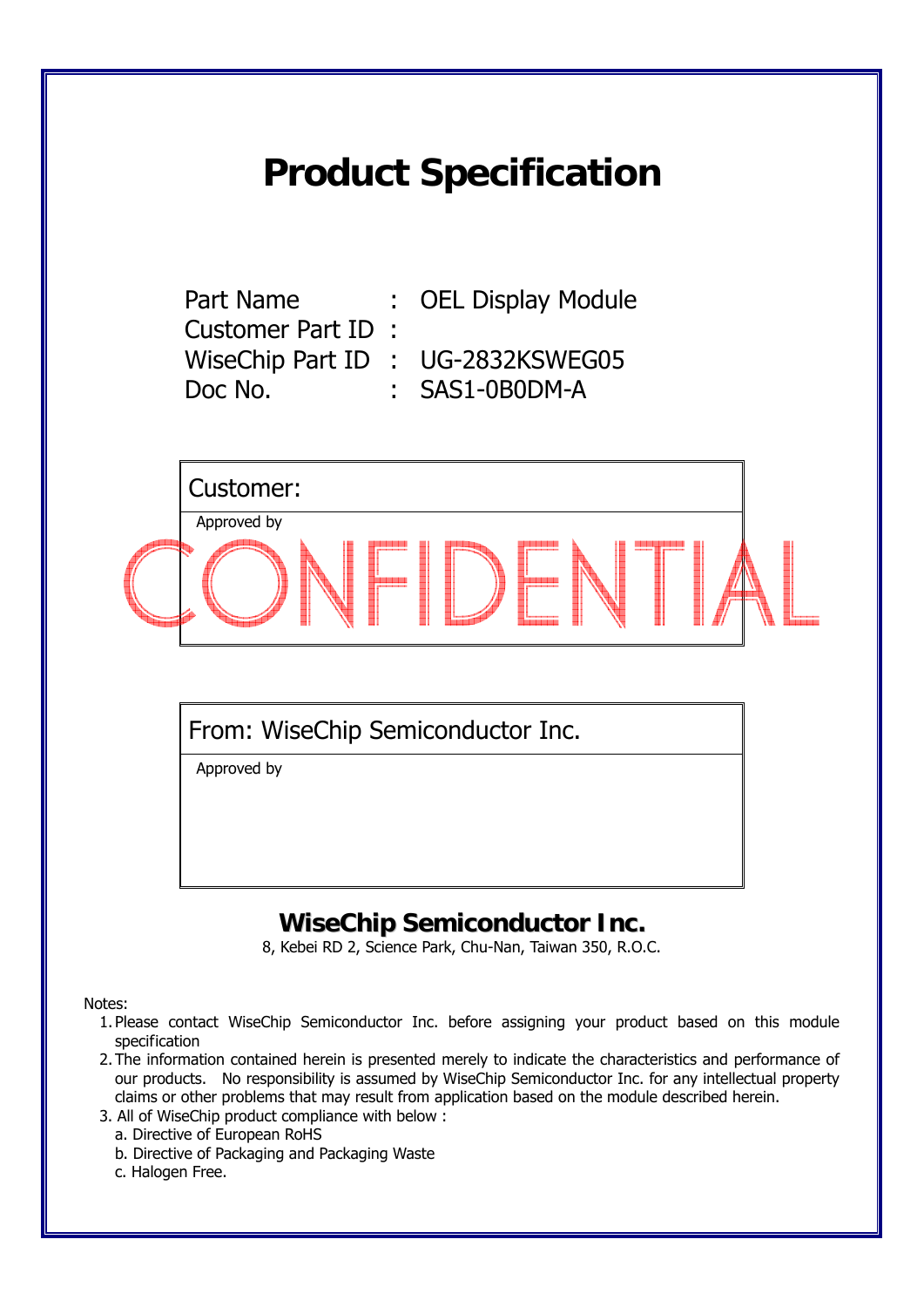

# **Revised History**

| <b>Part Number</b> | <b>Revision</b>           | <b>Revision Content</b> | <b>Revised on</b> |
|--------------------|---------------------------|-------------------------|-------------------|
| UG-2832KSWEG05     | $\boldsymbol{\mathsf{A}}$ | <b>New</b>              | January 15, 2020  |
|                    |                           | $\blacksquare$          |                   |
|                    |                           |                         |                   |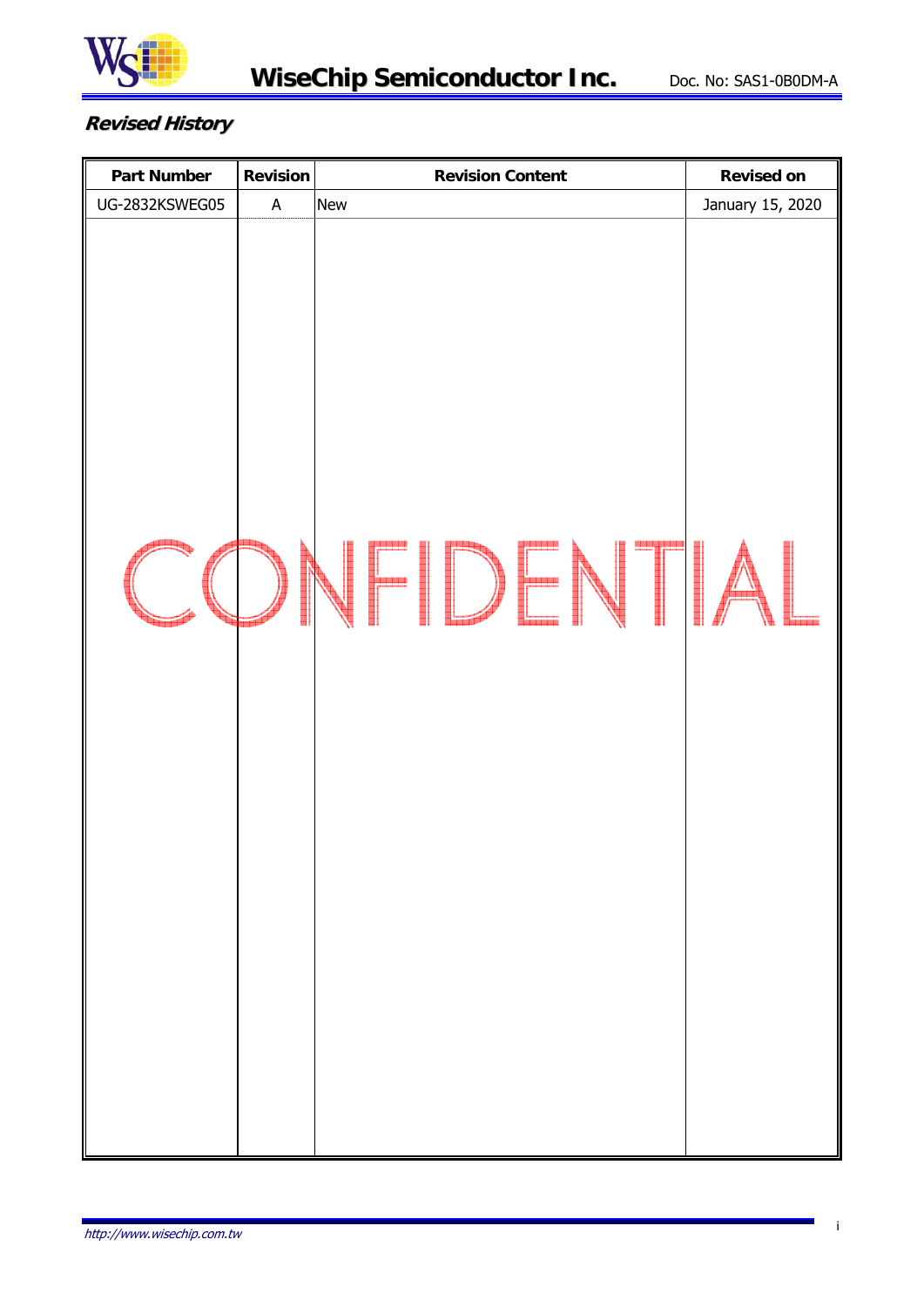

# **Contents**

|    | Contents       |                                                                                                                                                                                                                                                                                                        |  |  |  |  |  |  |
|----|----------------|--------------------------------------------------------------------------------------------------------------------------------------------------------------------------------------------------------------------------------------------------------------------------------------------------------|--|--|--|--|--|--|
|    |                |                                                                                                                                                                                                                                                                                                        |  |  |  |  |  |  |
|    | 1.1            |                                                                                                                                                                                                                                                                                                        |  |  |  |  |  |  |
|    | 1.2            |                                                                                                                                                                                                                                                                                                        |  |  |  |  |  |  |
|    | 1.3            |                                                                                                                                                                                                                                                                                                        |  |  |  |  |  |  |
|    | 1.4            |                                                                                                                                                                                                                                                                                                        |  |  |  |  |  |  |
|    | 1.5            |                                                                                                                                                                                                                                                                                                        |  |  |  |  |  |  |
| 2. |                |                                                                                                                                                                                                                                                                                                        |  |  |  |  |  |  |
| З. |                |                                                                                                                                                                                                                                                                                                        |  |  |  |  |  |  |
|    | 3.1            |                                                                                                                                                                                                                                                                                                        |  |  |  |  |  |  |
|    | 3.2            |                                                                                                                                                                                                                                                                                                        |  |  |  |  |  |  |
|    |                | 3.2.1                                                                                                                                                                                                                                                                                                  |  |  |  |  |  |  |
|    |                | 3.2.2                                                                                                                                                                                                                                                                                                  |  |  |  |  |  |  |
|    | 3.3            |                                                                                                                                                                                                                                                                                                        |  |  |  |  |  |  |
|    |                |                                                                                                                                                                                                                                                                                                        |  |  |  |  |  |  |
|    | 4.1            |                                                                                                                                                                                                                                                                                                        |  |  |  |  |  |  |
|    | 4.2            |                                                                                                                                                                                                                                                                                                        |  |  |  |  |  |  |
|    |                | 4.2.1                                                                                                                                                                                                                                                                                                  |  |  |  |  |  |  |
|    |                | 4.2.2                                                                                                                                                                                                                                                                                                  |  |  |  |  |  |  |
|    | 4.3            |                                                                                                                                                                                                                                                                                                        |  |  |  |  |  |  |
|    | 4.44           |                                                                                                                                                                                                                                                                                                        |  |  |  |  |  |  |
|    |                |                                                                                                                                                                                                                                                                                                        |  |  |  |  |  |  |
|    |                |                                                                                                                                                                                                                                                                                                        |  |  |  |  |  |  |
|    | 45             |                                                                                                                                                                                                                                                                                                        |  |  |  |  |  |  |
|    |                | Application Circuit<br>4.4.1 V <sub>cc</sub> Supplied Externally<br>4.4.2 V <sub>cc</sub> Generated by Internal BC/DC Circuit<br>4.5.1 V <sub>cc</sub> Supplied Externally<br>4.5.1 V <sub>cc</sub> Supplied Externally<br>4.5.1 V <sub>cc</sub> Supplied Externally<br>4.5.1 V <sub>cc</sub> Supplied |  |  |  |  |  |  |
|    |                | 4.5.2                                                                                                                                                                                                                                                                                                  |  |  |  |  |  |  |
|    | 5. Reliability |                                                                                                                                                                                                                                                                                                        |  |  |  |  |  |  |
|    | 5.1            |                                                                                                                                                                                                                                                                                                        |  |  |  |  |  |  |
|    | 5.2            |                                                                                                                                                                                                                                                                                                        |  |  |  |  |  |  |
| 6. |                |                                                                                                                                                                                                                                                                                                        |  |  |  |  |  |  |
|    | 6.1            |                                                                                                                                                                                                                                                                                                        |  |  |  |  |  |  |
|    | 6.2            |                                                                                                                                                                                                                                                                                                        |  |  |  |  |  |  |
|    | 6.3            |                                                                                                                                                                                                                                                                                                        |  |  |  |  |  |  |
|    |                | 6.3.1                                                                                                                                                                                                                                                                                                  |  |  |  |  |  |  |
|    |                | 6.3.2                                                                                                                                                                                                                                                                                                  |  |  |  |  |  |  |
|    |                | 6.3.3                                                                                                                                                                                                                                                                                                  |  |  |  |  |  |  |
|    |                |                                                                                                                                                                                                                                                                                                        |  |  |  |  |  |  |
|    |                |                                                                                                                                                                                                                                                                                                        |  |  |  |  |  |  |
|    | 8.1            |                                                                                                                                                                                                                                                                                                        |  |  |  |  |  |  |
|    | 8.2            |                                                                                                                                                                                                                                                                                                        |  |  |  |  |  |  |
|    | 8.3            |                                                                                                                                                                                                                                                                                                        |  |  |  |  |  |  |
|    | 8.4            |                                                                                                                                                                                                                                                                                                        |  |  |  |  |  |  |
|    | 8.5            |                                                                                                                                                                                                                                                                                                        |  |  |  |  |  |  |
|    |                |                                                                                                                                                                                                                                                                                                        |  |  |  |  |  |  |
|    |                |                                                                                                                                                                                                                                                                                                        |  |  |  |  |  |  |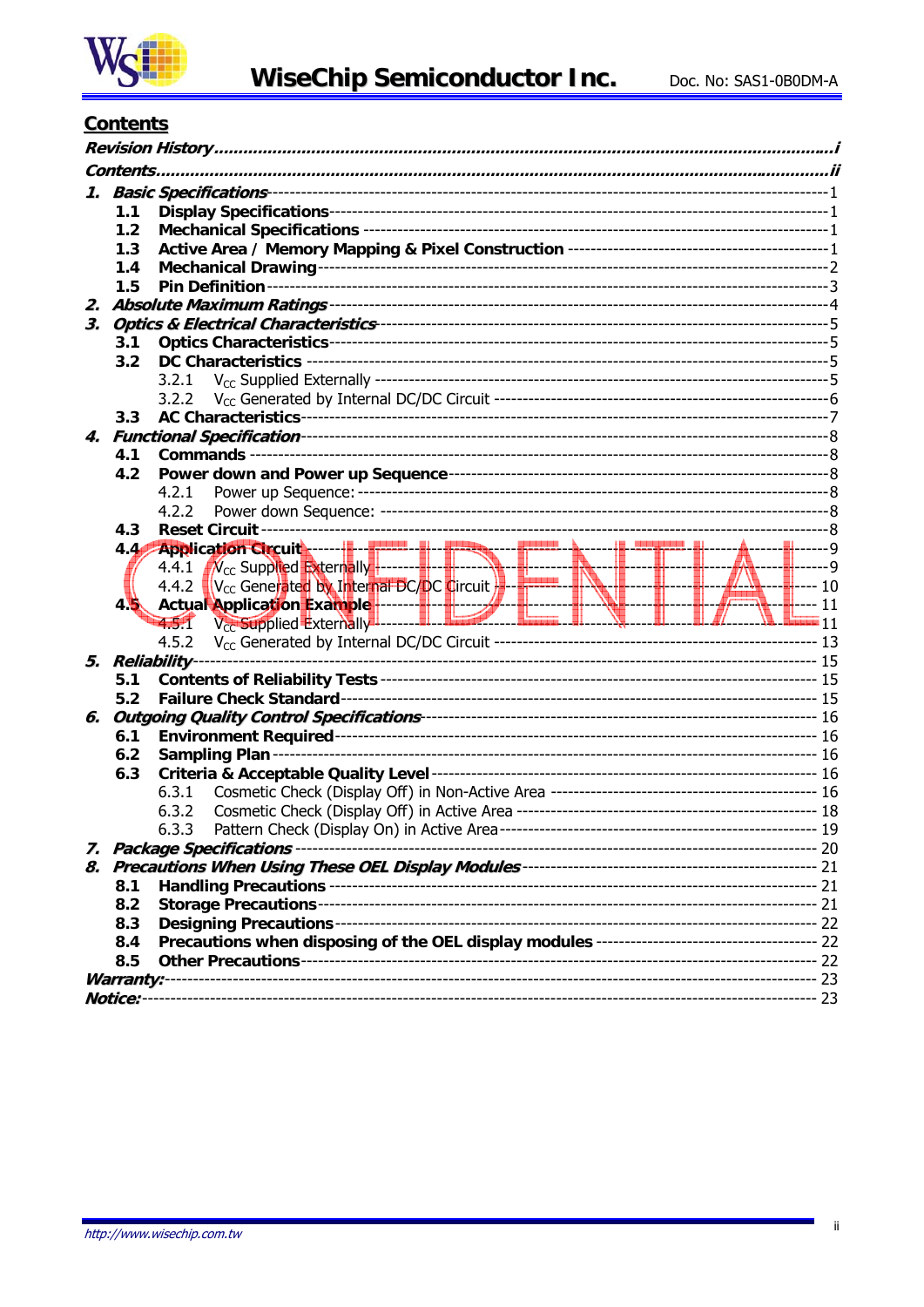

## **1. Basic Specifications**

#### **1.1 Display Specifications**

- 1) Display Mode : Passive Matrix
- 2) Display Color : Monochrome (White)
- 3) Drive Duty : 1/32 Duty

#### **1.2 Mechanical Specifications**

- 1) Outline Drawing : According to the annexed outline drawing
- 2) Number of Pixels :  $128 \times 32$
- 3) Module Size :  $42.00 \times 11.50 \times 1.40$  (mm)
- 4) Panel Size :  $30.00 \times 11.50 \times 1.40$  (mm) including "Anti-Glare Polarizer"
- 5) Active Area :  $22.384 \times 5.584$  (mm)
- 6) Pixel Pitch :  $0.175 \times 0.175$  (mm)
- 7) Pixel Size :  $0.159 \times 0.159$  (mm)
- 8) Weight :  $1.05$  (g)  $\pm$  10%

#### **1.3 Active Area / Memory Mapping & Pixel Construction**

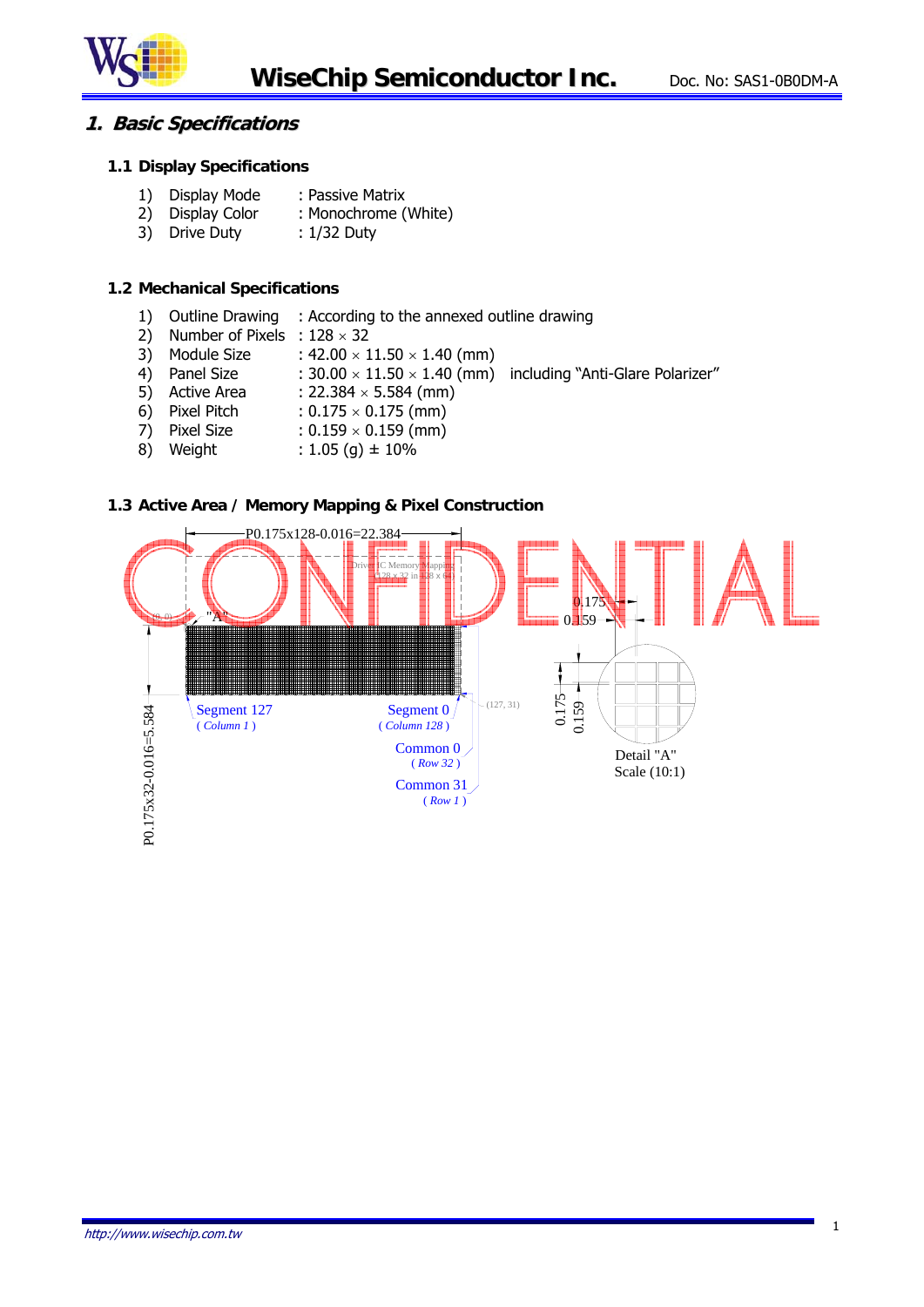

# **WiseChip Semiconductor Inc.** Doc. No: SAS1-0B0DM-A

#### **1.4 Mechanical Drawing**

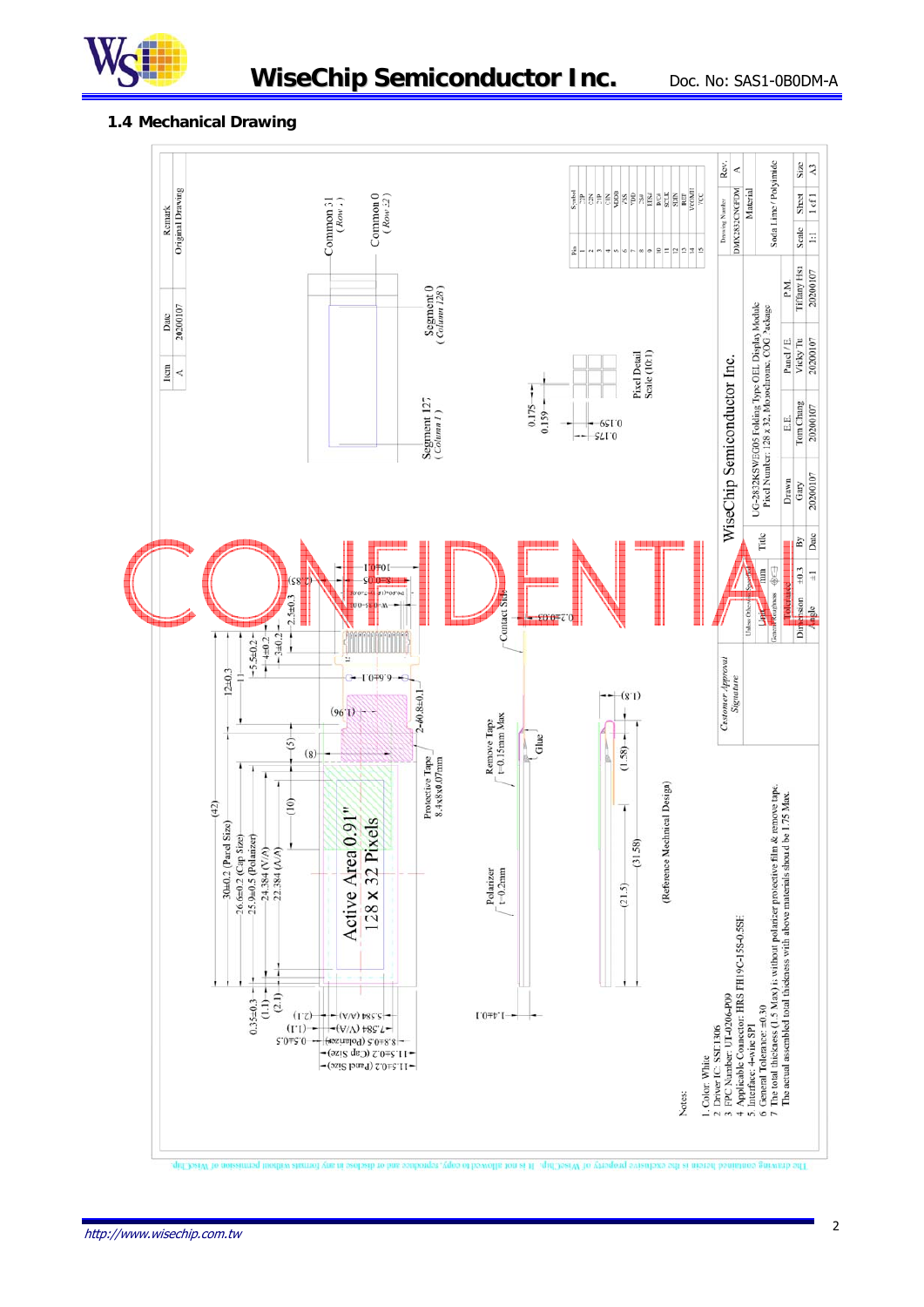

**CONTINUES** 

## **1.5 Pin Definition**

| <b>Pin Number</b>      | Symbol                    | 1/0         | <b>Function</b>                                                                                                                                                                                                                                                                                                                                                         |
|------------------------|---------------------------|-------------|-------------------------------------------------------------------------------------------------------------------------------------------------------------------------------------------------------------------------------------------------------------------------------------------------------------------------------------------------------------------------|
| <b>Power Supply</b>    |                           |             |                                                                                                                                                                                                                                                                                                                                                                         |
| 7                      | <b>VDD</b>                | P           | <b>Power Supply for Logic</b><br>This is a voltage supply pin. It must be connected to external source.                                                                                                                                                                                                                                                                 |
| 6                      | <b>VSS</b>                | P           | <b>Ground of OEL System</b><br>This is a ground pin. It also acts as a reference for the logic pins, the OEL driving<br>voltages, and the analog circuits. It must be connected to external ground.                                                                                                                                                                     |
| 15                     | <b>VCC</b>                | P           | <b>Power Supply for OEL Panel</b><br>This is the most positive voltage supply pin of the chip. A stabilization capacitor<br>should be connected between this pin and V <sub>SS</sub> when the converter is used. It<br>must be connected to external source when the converter is not used.                                                                             |
| Driver                 |                           |             |                                                                                                                                                                                                                                                                                                                                                                         |
| 13                     | <b>IREF</b>               | Ι           | <b>Current Reference for Brightness Adjustment</b><br>This pin is segment current reference pin. A resistor should be connected<br>between this pin and $V_{SS}$ . Set the current at 12.5 $\mu$ A maximum.                                                                                                                                                             |
| 14                     | <b>VCOMH</b>              | 0           | <b>Voltage Output High Level for COM Signal</b><br>This pin is the input pin for the voltage output high level for COM signals. A<br>capacitor should be connected between this pin and V <sub>SS</sub> .                                                                                                                                                               |
| <b>DC/DC Converter</b> |                           |             |                                                                                                                                                                                                                                                                                                                                                                         |
| 5                      | <b>VDDB</b>               | P           | Power Supply for DC/DC Converter Circuit<br>This is the power supply pin for the internal buffer of the DC/DC voltage converter.<br>It must be connected to external source when the converter is used. It should be                                                                                                                                                    |
| 3/4<br>1/2             | C1PY CIN<br>$C2P$ / $Q2N$ |             | connected to V <sub>op</sub> when the converter is not used.<br>Positive Terminal of the Flying Inverting Capacitor<br>Negative Terminal of the Flying Boost Capacitor<br>The charge-pump capacitors are required between the terminals. They must be<br>floated when the converter is not used.                                                                        |
| <b>Interface</b>       |                           |             |                                                                                                                                                                                                                                                                                                                                                                         |
| 9                      | RES#                      | I           | Power Reset for Controller and Driver<br>This pin is reset signal input. When the pin is low, initialization of the chip is<br>executed.                                                                                                                                                                                                                                |
| 8                      | CS#                       | Ι           | <b>Chip Select</b><br>This pin is the chip select input. The chip is enabled for MCU communication only<br>when CS# is pulled low.                                                                                                                                                                                                                                      |
| 10                     | D/C#                      | L           | Data/Command Control<br>This pin is Data/Command control pin. When the pin is pulled high, the data at<br>SDIN is treated as data. When it is pulled low, the data at SDIN will be<br>transferred to the command register. For detail relationship to MCU interface<br>signals, please refer to the Timing Characteristics Diagrams.                                    |
| 11                     | <b>SCLK</b>               | $\mathbf I$ | <b>Serial Clock Input Signal</b><br>The transmission of information in the bus is following a clock signal. Each<br>transmission of data bit is taken place during a single clock period of this pin.                                                                                                                                                                   |
| 12                     | <b>SDIN</b>               | I           | Serial Data Input Signal<br>This pin acts as a communication channel. The input data through SDIN are<br>latched at the rising edge of SCLK in the sequence of MSB first and converted to<br>8-bit parallel data and handled at the rising edge of last serial clock.<br>SDIN is identified to display data or command by D/C# bit data at the rising of first<br>SCLK. |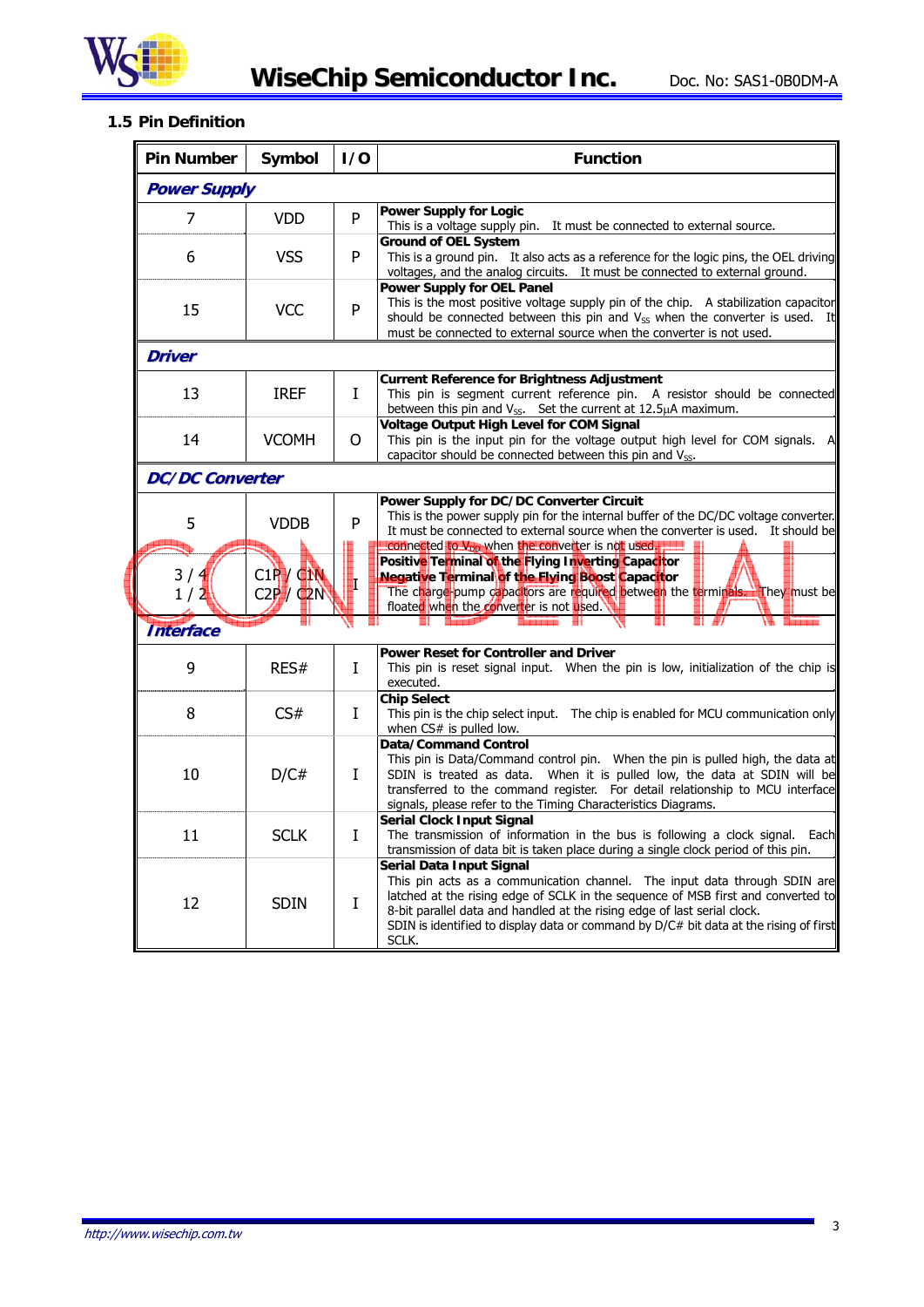

# **2. Absolute Maximum Ratings**

| Parameter                        | Symbol                      | Min      | Max | Unit | <b>Notes</b> |
|----------------------------------|-----------------------------|----------|-----|------|--------------|
| Supply Voltage for Logic         | $V_{DD}$                    | $-0.3$   | 4   |      | 1, 2         |
| Supply Voltage for Display       | $V_{CC}$                    | $\Omega$ | 11  | V    | 1, 2         |
| Supply Voltage for DC/DC         | $V_{DDB}$                   | $-0.3$   | 5   |      | 1, 2         |
| Operating Temperature            | $\mathsf{T}_{\mathsf{OP}}$  | $-40$    | 70  | ℃    |              |
| Storage Temperature              | $\mathsf{T}_{\mathsf{STG}}$ | $-40$    | 85  | °C   | 3            |
| Life Time $(150 \text{ cd/m}^2)$ |                             | 15,000   |     | hour | 4            |
| Life Time $(120 \text{ cd/m}^2)$ |                             | 25,000   |     | hour |              |
| Life Time $(80 \text{ cd/m}^2)$  |                             | 45,000   |     | hour |              |

Note 1: All the above voltages are on the basis of " $V_{SS} = 0V$ ".

Note 2: When this module is used beyond the above absolute maximum ratings, permanent breakage of the module may occur. Also, for normal operations, it is desirable to use this module under the conditions according to Section 3. "Optics & Electrical Characteristics". If this module is used beyond these conditions, malfunctioning of the module can occur and the reliability of the module



Note 4:  $V_{DD}$  = 2.8V,  $V_{DB}$  = 3.5V,  $V_{CC}$  Generated by Internal DC/DC Circuit,  $\dot{T}_a$  = 25°C, 50% Checkerboard. Software configuration follows Section 4.5 Initialization. End of lifetime is specified as 50% of initial brightness reached.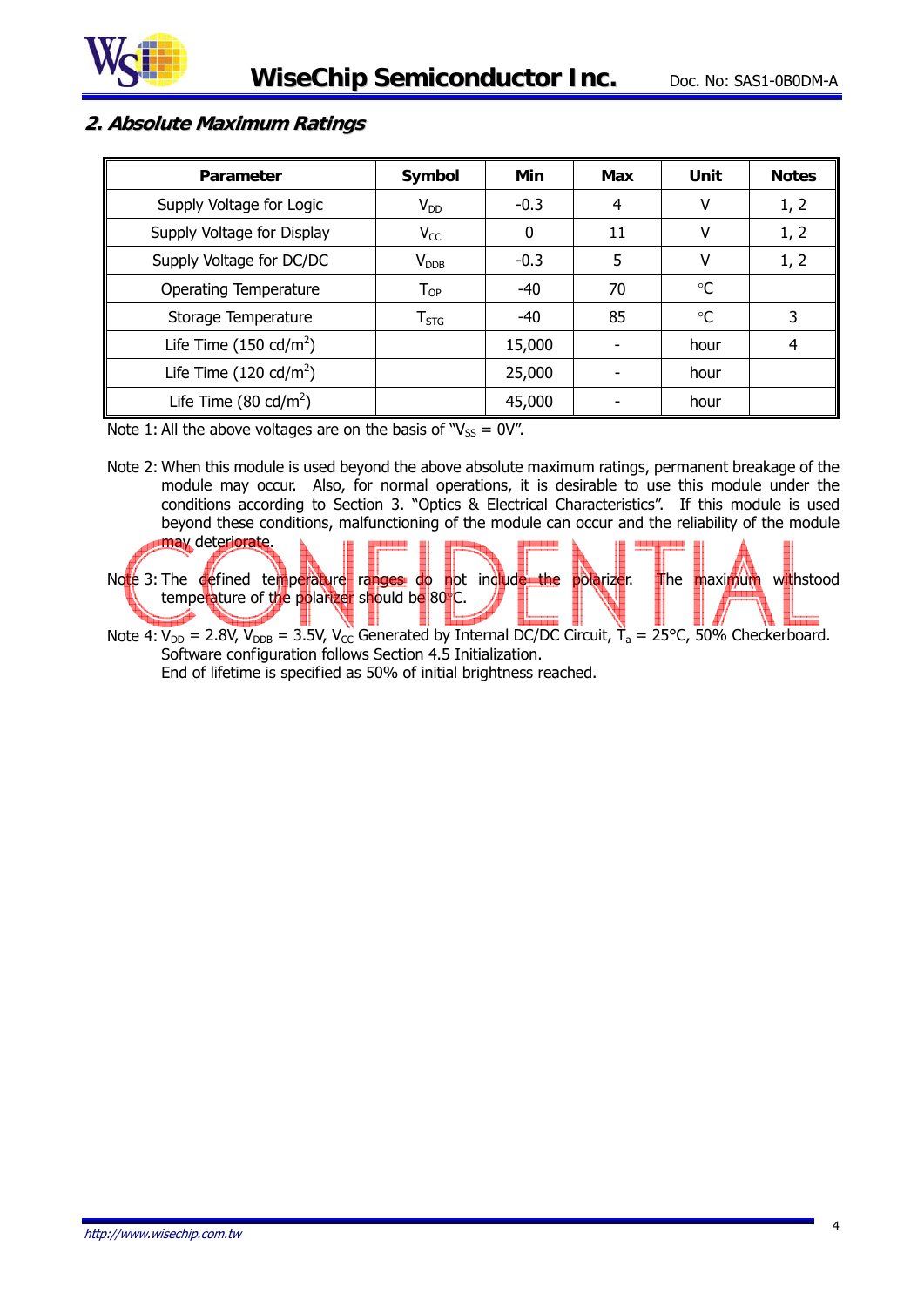

# **3. Optics & Electrical Characteristics**

**3.1 Optics Characteristics** 

| <b>Characteristics</b> | Symbol       | <b>Conditions</b> | Min          | Typ          | Max          | Unit            |
|------------------------|--------------|-------------------|--------------|--------------|--------------|-----------------|
| <b>Brightness</b>      | $L_{\rm br}$ | Note 5, Note 9    | 120          | 150          |              | $\text{cd/m}^2$ |
| C.I.E. (White)         | (x)          | C.I.E. 1931       | 0.25<br>0.27 | 0.29<br>0.31 | 0.33<br>0.35 |                 |
| Dark Room Contrast     | CR           |                   |              | >10,000:1    |              |                 |
| Viewing Angle          |              |                   |              | Free         |              | degree          |

\* Optical measurement taken at  $V_{DD} = 2.8V$ ,  $V_{DDB} = 3.5V$ ,  $V_{CC}$  Generated by Internal DC/DC Circuit. Software configuration follows Section 4.5 Initialization.

#### **3.2 DC Characteristics**

#### 3.2.1  $V_{CC}$  Supplied Externally

| <b>Characteristics</b>                                           | Symbol                    | <b>Conditions</b>                     |                     | <b>Typ</b>       | Max                 | Unit            |
|------------------------------------------------------------------|---------------------------|---------------------------------------|---------------------|------------------|---------------------|-----------------|
| Supply Voltage for Logic                                         | $V_{DD}$                  |                                       | 1.65                | 2.8              | 3.3                 | v               |
| Supply Voltage for Display<br>(Supplied Externally)              | $\sqrt{4}c$               | Note 5<br>Internal DC/DC Disable)     | 7.0                 | $\overline{7.5}$ | 80                  | V               |
| High Level Input                                                 | $\mathbf{V}_{\mathbf{H}}$ |                                       | $0.8 \times V_{DD}$ |                  | V <sub>DD</sub>     | v               |
| Low Level Input                                                  | <b>VI</b>                 |                                       | $0^{\circ}$         |                  | $12\times V_{DD}$   | <b>La Visco</b> |
| High Level Output                                                | $V_{OH}$                  | $I_{\text{OUT}} = 100 \mu A$ , 3.3MHz | $0.9 \times V_{DD}$ |                  | $V_{DD}$            | v               |
| Low Level Output                                                 | $V_{OL}$                  | $I_{OUT} = 100 \mu A$ , 3.3MHz        | $\mathbf 0$         |                  | $0.1 \times V_{DD}$ | v               |
| Operating Current for $V_{DD}$                                   | $\rm I_{DD}$              |                                       |                     | 180              | 300                 | μA              |
|                                                                  |                           | Note 6                                |                     | 2.8              | 3.5                 | mA              |
| Operating Current for $V_{CC}$<br>$(V_{CC}$ Supplied Externally) | $I_{CC}$                  | Note 7                                |                     | 4.4              | 5.5                 | mA              |
|                                                                  |                           | Note 8                                |                     | 8.2              | 10.3                | mA              |
| Sleep Mode Current for V <sub>DD</sub>                           | $I_{DD, SLEEP}$           |                                       |                     | 1                | 5                   | μA              |
| Sleep Mode Current for $V_{CC}$                                  | $I_{CC, SLEEP}$           |                                       |                     | 2                | 10                  | μA              |

Note 5: Brightness ( $L_{\text{br}}$ ) and Supply Voltage for Display ( $V_{\text{CC}}$ ) are subject to the change of the panel characteristics and the customer's request.

Note 6:  $V_{DD}$  = 2.8V, V<sub>CC</sub> = 7.5V, 30% Display Area Turn on.

Note 7:  $V_{DD}$  = 2.8V,  $V_{CC}$  = 7.5V, 50% Display Area Turn on.

Note 8:  $V_{DD} = 2.8V$ ,  $V_{CC} = 7.5V$ , 100% Display Area Turn on.

\* Software configuration follows Section 4.5.1 Initialization.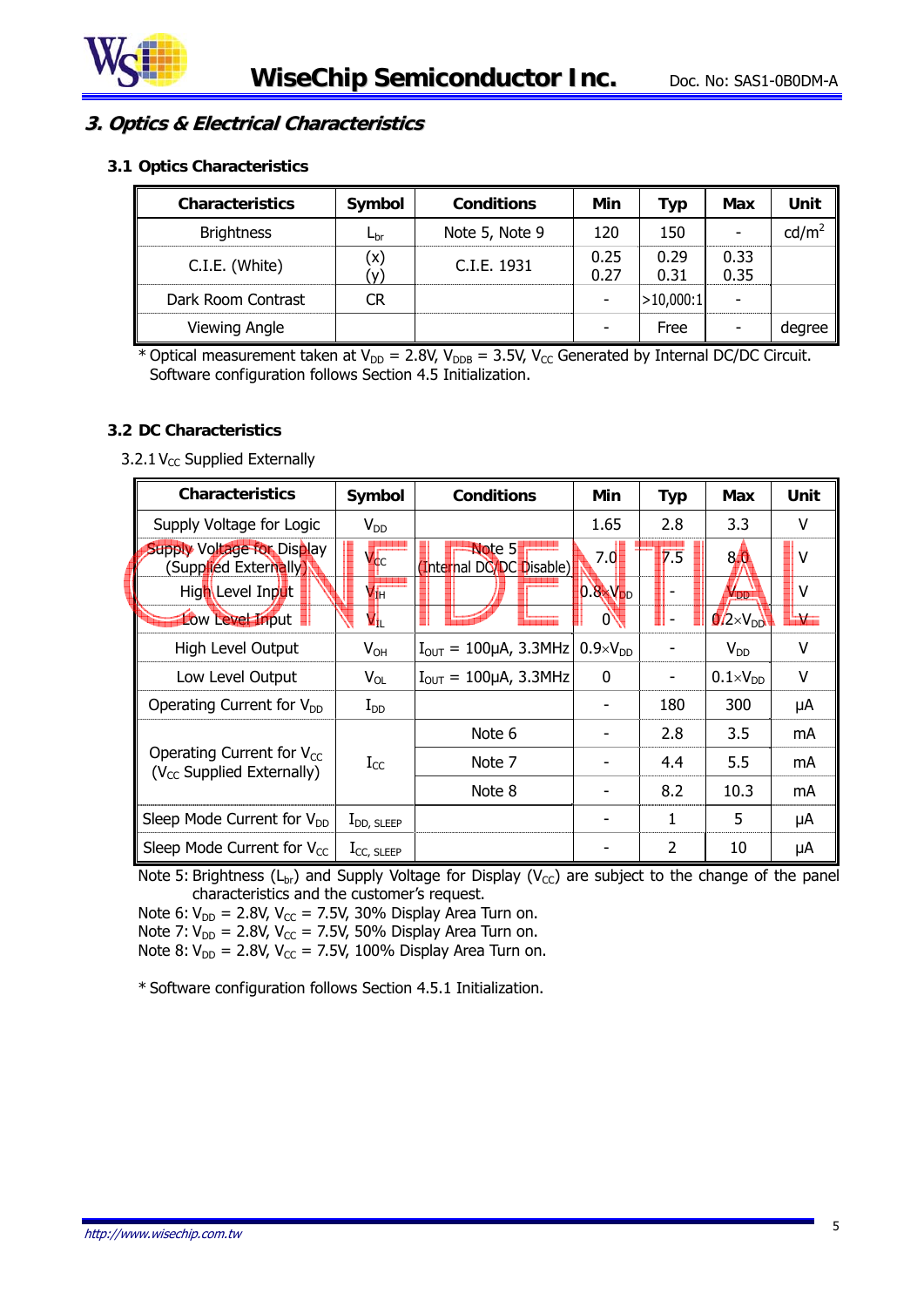

| <b>Characteristics</b>                                                                                                                                                                                                                                                                                                                                                                                                                                                                                                                                                 | Symbol           | <b>Conditions</b>                     | Min                 | <b>Typ</b> | <b>Max</b>          | Unit |
|------------------------------------------------------------------------------------------------------------------------------------------------------------------------------------------------------------------------------------------------------------------------------------------------------------------------------------------------------------------------------------------------------------------------------------------------------------------------------------------------------------------------------------------------------------------------|------------------|---------------------------------------|---------------------|------------|---------------------|------|
| Supply Voltage for Logic                                                                                                                                                                                                                                                                                                                                                                                                                                                                                                                                               | $V_{DD}$         |                                       | 1.65                | 2.8        | 3.3                 | V    |
| Supply Voltage for DC/DC                                                                                                                                                                                                                                                                                                                                                                                                                                                                                                                                               | V <sub>DB</sub>  | Internal DC/DC Enable                 | 3.0                 |            | 4.2                 | V    |
| Supply Voltage for Display<br>(Generated by Internal DC/DC)                                                                                                                                                                                                                                                                                                                                                                                                                                                                                                            | $V_{CC}$         | Note 9<br>(Internal DC/DC Enable)     | 7.0                 | 7.5        | 8.0                 | v    |
| High Level Input                                                                                                                                                                                                                                                                                                                                                                                                                                                                                                                                                       | $V_{IH}$         |                                       | $0.8 \times V_{DD}$ |            | $V_{DD}$            | v    |
| Low Level Input                                                                                                                                                                                                                                                                                                                                                                                                                                                                                                                                                        | $V_{IL}$         |                                       | $\Omega$            |            | $0.2 \times V_{DD}$ | v    |
| High Level Output                                                                                                                                                                                                                                                                                                                                                                                                                                                                                                                                                      | $V_{OH}$         | $I_{\text{OUT}} = 100 \mu A$ , 3.3MHz | $0.9 \times V_{DD}$ |            | $V_{DD}$            | V    |
| Low Level Output                                                                                                                                                                                                                                                                                                                                                                                                                                                                                                                                                       | $V_{OL}$         | $I_{\text{OUT}} = 100 \mu A$ , 3.3MHz | $\mathbf{0}$        |            | $0.1 \times V_{DD}$ | V    |
| Operating Current for V <sub>DD</sub>                                                                                                                                                                                                                                                                                                                                                                                                                                                                                                                                  | $I_{DD}$         |                                       |                     | 180        | 300                 | μA   |
|                                                                                                                                                                                                                                                                                                                                                                                                                                                                                                                                                                        |                  | Note 10                               |                     | 7.8        | 9.8                 | mA   |
| Operating Current for V <sub>DDB</sub><br>(V <sub>CC</sub> Generated by Internal DC/DC)                                                                                                                                                                                                                                                                                                                                                                                                                                                                                | $I_{\text{DDB}}$ | Note 11                               |                     | 12.2       | 15.3                | mA   |
|                                                                                                                                                                                                                                                                                                                                                                                                                                                                                                                                                                        |                  | Note 12                               |                     | 22.1       | 27.6                | mA   |
| Sleep Mode Current for V <sub>DD</sub>                                                                                                                                                                                                                                                                                                                                                                                                                                                                                                                                 | $I_{DD, SLEEP}$  |                                       |                     | 1          | 5                   | μA   |
| Sleep Mode Current for V <sub>cc</sub>                                                                                                                                                                                                                                                                                                                                                                                                                                                                                                                                 | <b>CC SLEEP</b>  |                                       |                     |            | 10                  | ⊪⊪   |
| Note 9: Brightness $(\mathbf{L}_0)$ and Supply Voltage for Display (V <sub>cc</sub> ) are subject to the change of the panel<br>characteristics and the customer's request.<br>Note 10: $V_{\text{DD}} = 2.8V/V_{\text{DBB}} = 8.5V$ , $V_{\text{CC}}$ Generated by Internal DC/DC Gircuit, 30% Display Area Turn on.<br>Note 11: $V_{DD} = 2.8V$ , $V_{DBB} = 3.5V$ , $V_{CC}$ Generated by Internal DC/DC Circuit, 50% Display Area Turn on.<br>Note 12: $V_{DD}$ = 2.8V, $V_{DDB}$ = 3.5V, $V_{CC}$ Generated by Internal DC/DC Circuit, 100% Display Area Turn on. |                  |                                       |                     |            |                     |      |

# $3.2.2$  V<sub>CC</sub> Generated by Internal DC/DC Circuit

\* Software configuration follows Section 4.5.2 Initialization.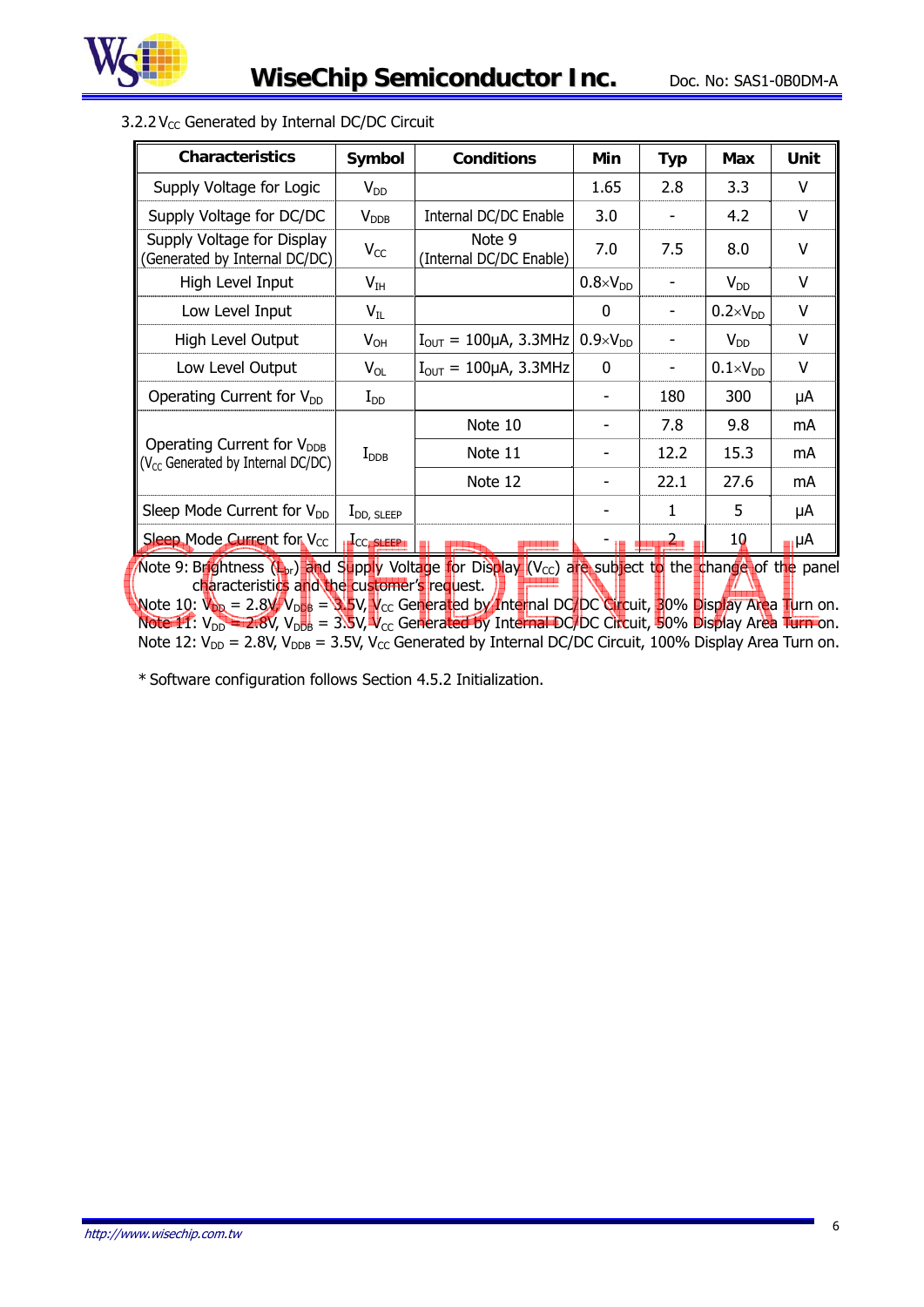

## **3.3 AC Characteristics**

| Symbol             | <b>Description</b>     | Min | Max | Unit |
|--------------------|------------------------|-----|-----|------|
| $t_{\text{cycle}}$ | Clock Cycle Time       | 100 |     | ns   |
| $t_{AS}$           | Address Setup Time     | 15  |     | ns   |
| $t_{AH}$           | Address Hold Time      | 15  |     | ns   |
| $t_{\text{CSS}}$   | Chip Select Setup Time | 20  |     | ns   |
| $t_{\text{CSH}}$   | Chip Select Hold Time  | 10  |     | ns   |
| $t_{DSW}$          | Write Data Setup Time  | 15  |     | ns   |
| $t_{DHW}$          | Write Data Hold Time   | 15  |     | ns   |
| $t_{CLKL}$         | <b>Clock Low Time</b>  | 20  |     | ns   |
| $t_{CLKH}$         | Clock High Time        | 20  |     | ns   |
| $t_{R}$            | <b>Rise Time</b>       |     | 40  | ns   |
| $t_{\text{F}}$     | Fall Time              |     | 40  | ns   |

\* ( $V_{DD}$  -  $V_{SS}$  = 1.65V to 3.3V, T<sub>a</sub> = 25°C)



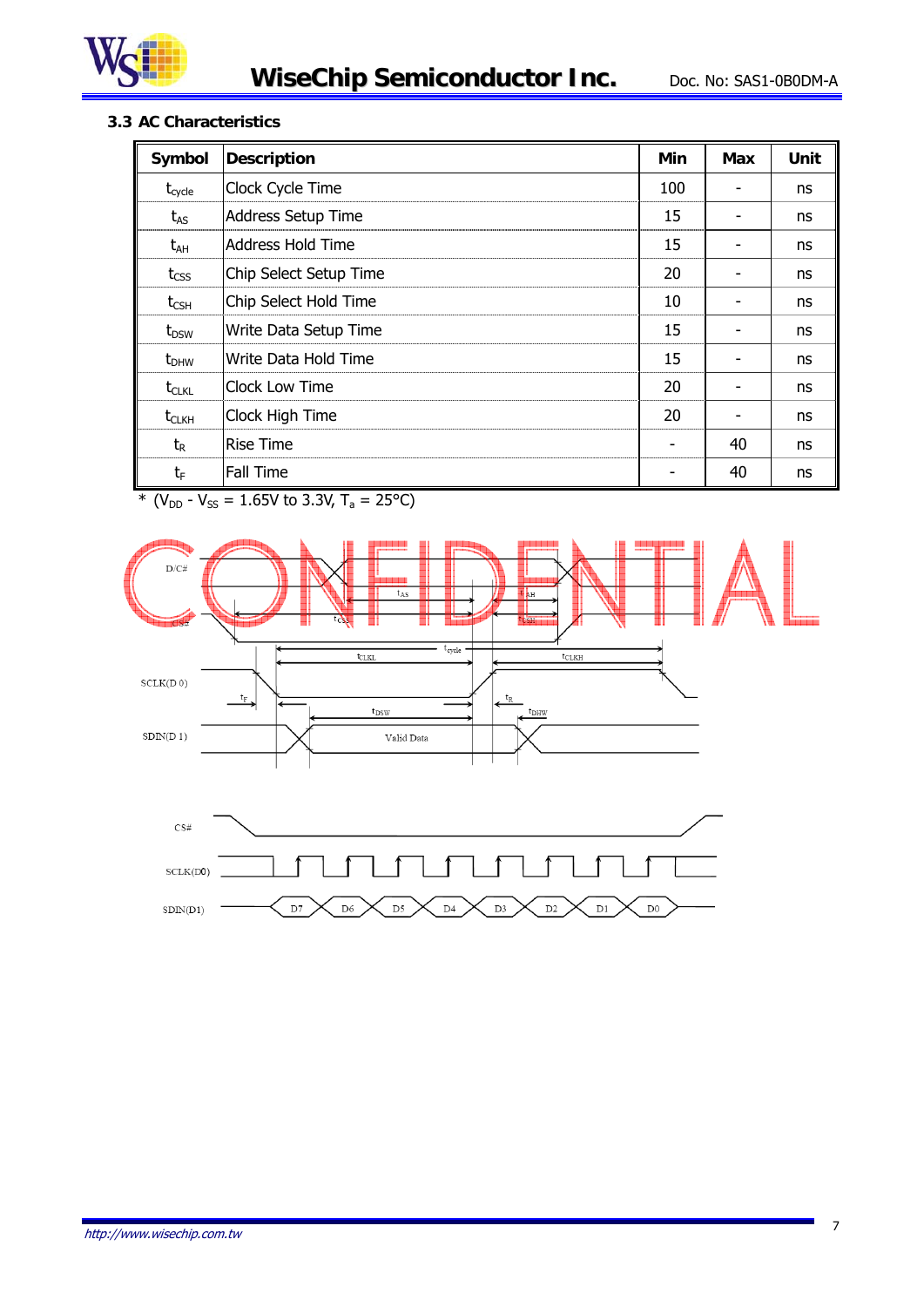

#### **4. Functional Specification**

#### **4.1 Commands**

Refer to the Technical Manual for the SSD1306

#### **4.2 Power down and Power up Sequence**

To protect OEL panel and extend the panel life time, the driver IC power up/down routine should include a delay period between high voltage and low voltage power sources during turn on/off. It gives the OEL panel enough time to complete the action of charge and discharge before/after the operation.



Note 9:

- 1) Since an ESD protection circuit is connected between  $V_{DD}$  and  $V_{CC}$  inside the driver IC,  $V_{CC}$ becomes lower than  $V_{DD}$  whenever  $V_{DD}$  is ON and  $V_{CC}$  is OFF.
- 2)  $V_{CC}$  /  $V_{DDB}$  should be kept float (disable) when it is OFF.
- 3) Power Pins ( $V_{DD}$ ,  $V_{CC}$ ,  $V_{DDB}$ ) can never be pulled to ground under any circumstance.
- 4)  $V_{DD}$  should not be power down before  $V_{CC}$  /  $V_{DDB}$  power down.

#### **4.3 Reset Circuit**

When RES# input is low, the chip is initialized with the following status:

- 1. Display is OFF
- 2. 128×64 Display Mode
- 3. Normal segment and display data column and row address mapping (SEG0 mapped to column address 00h and COM0 mapped to row address 00h)
- 4. Shift register data clear in serial interface
- 5. Display start line is set at display RAM address 0
- 6. Column address counter is set at 0
- 7. Normal scan direction of the COM outputs
- 8. Contrast control register is set at 7Fh
- 9. Normal display mode (Equivalent to A4h command)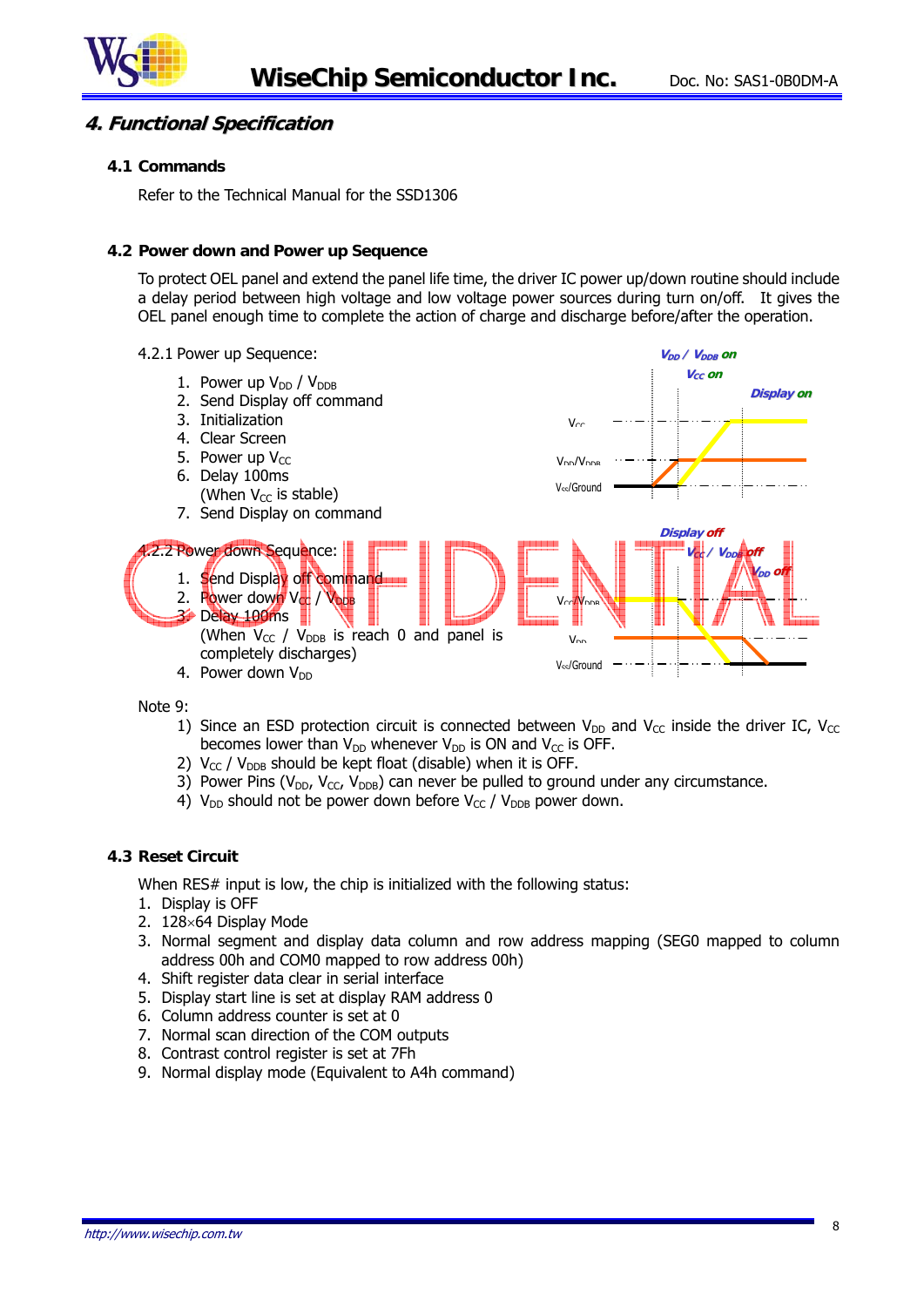

# **4.4 Application Circuit**

4.4.1  $V_{CC}$  Supplied Externally

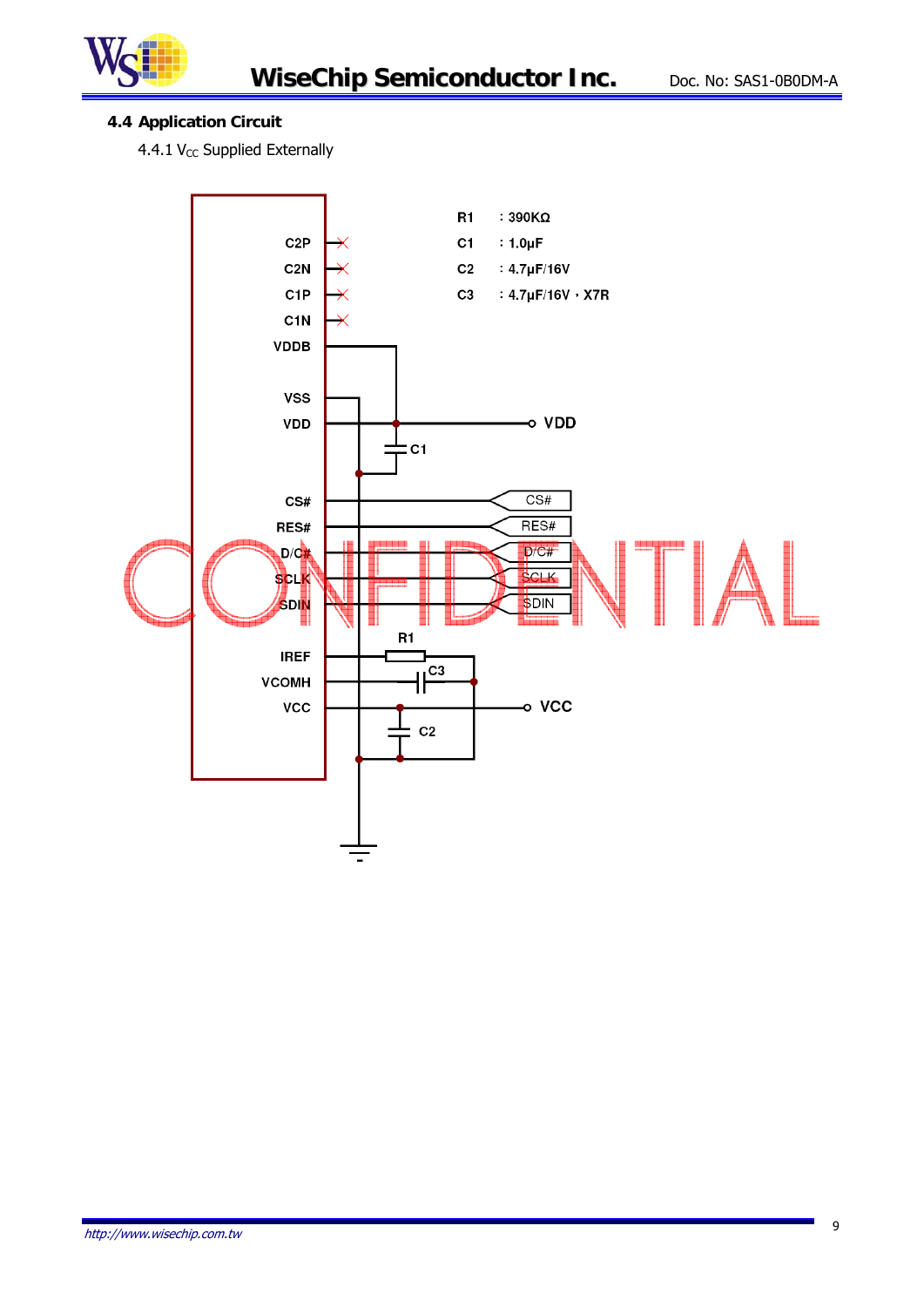

## 4.4.2  $V_{CC}$  Generated by Internal DC/DC Circuit

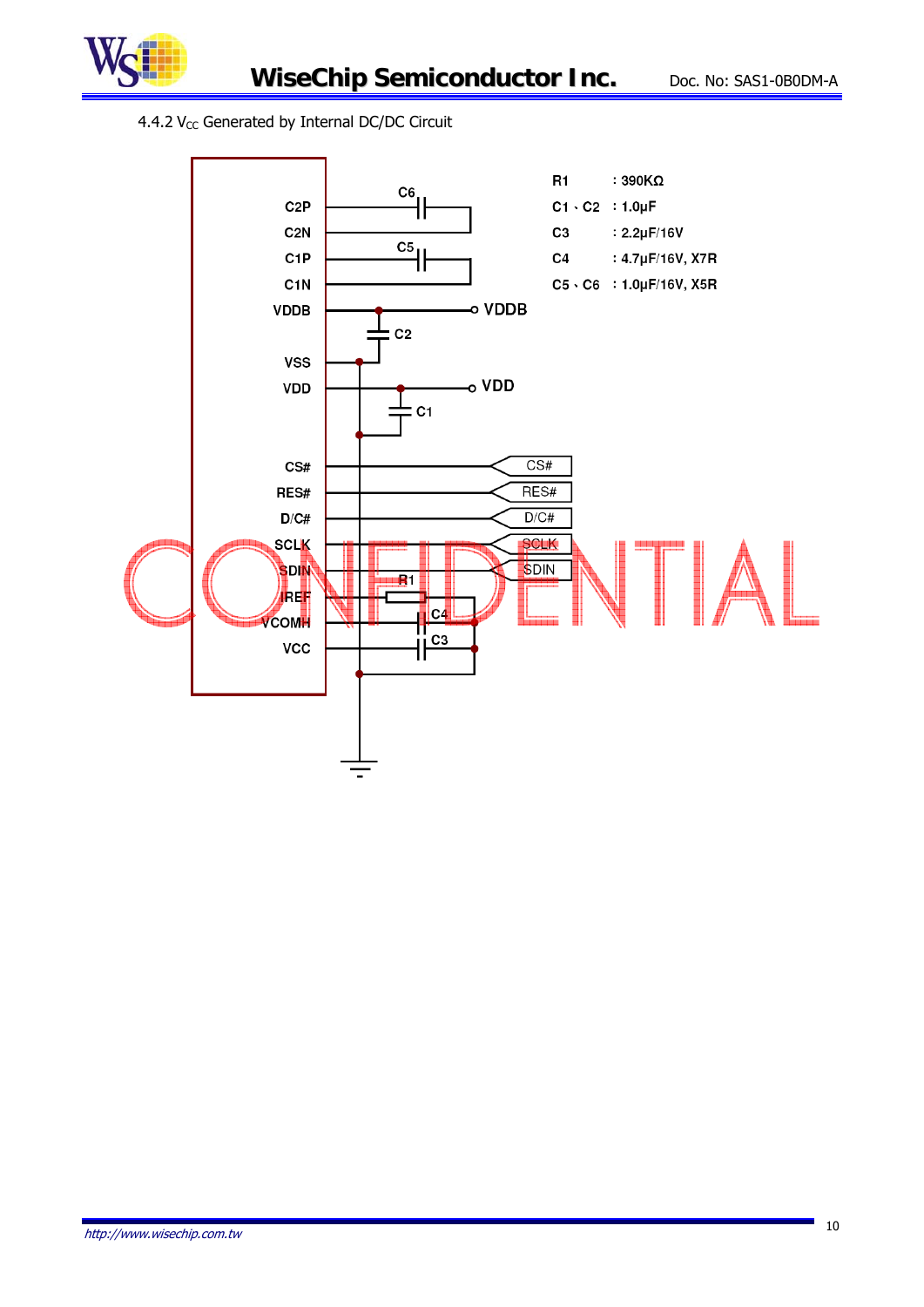

#### **4.5 Actual Application Example**

Command usage and explanation of an actual example

#### 4.5.1  $V_{CC}$  Supplied Externally

#### <Power up Sequence>



If the noise is accidentally occurred at the displaying window during the operation, please reset the display in order to recover the display function.

#### <Power down Sequence>

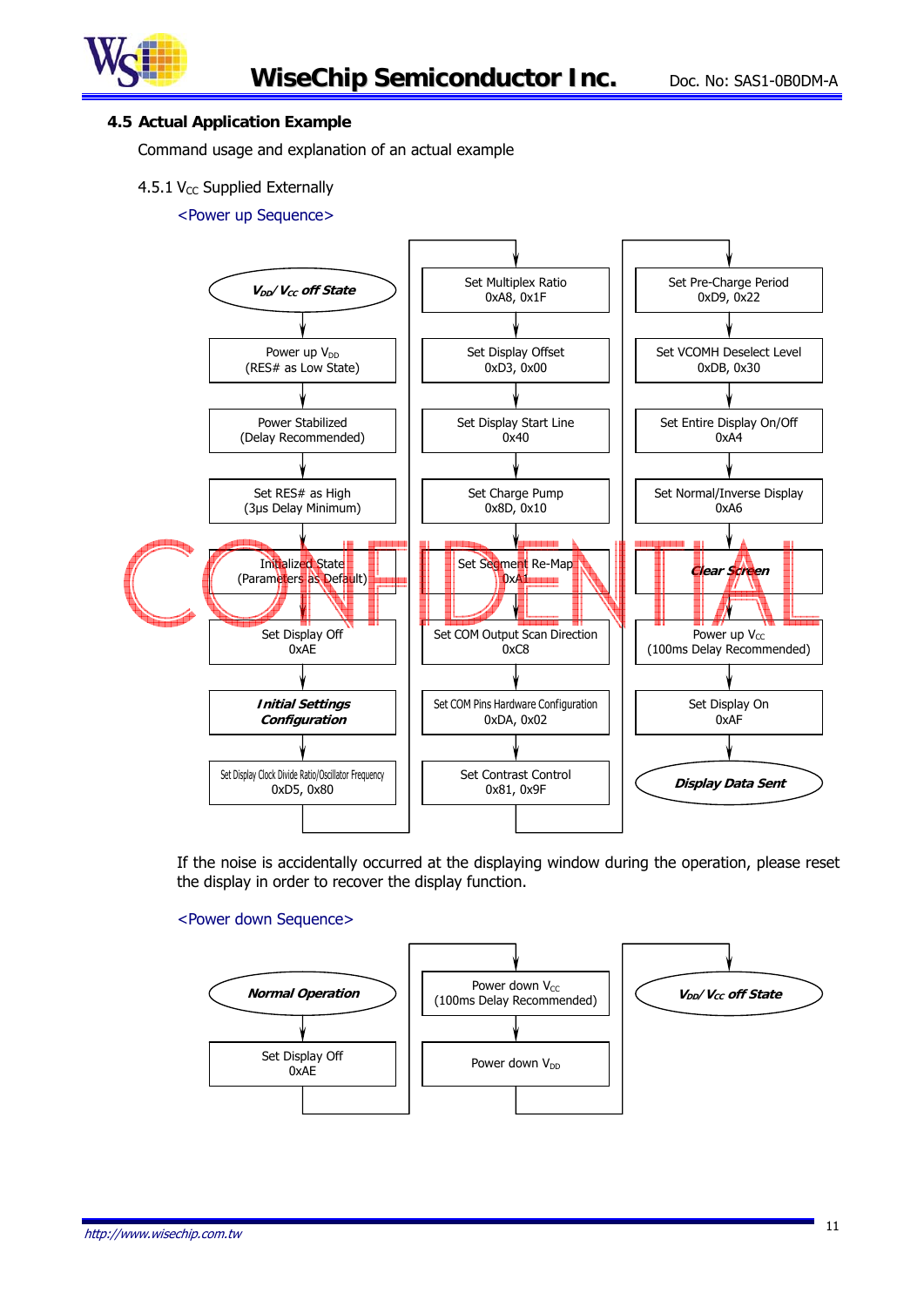

# <Entering Sleep Mode>

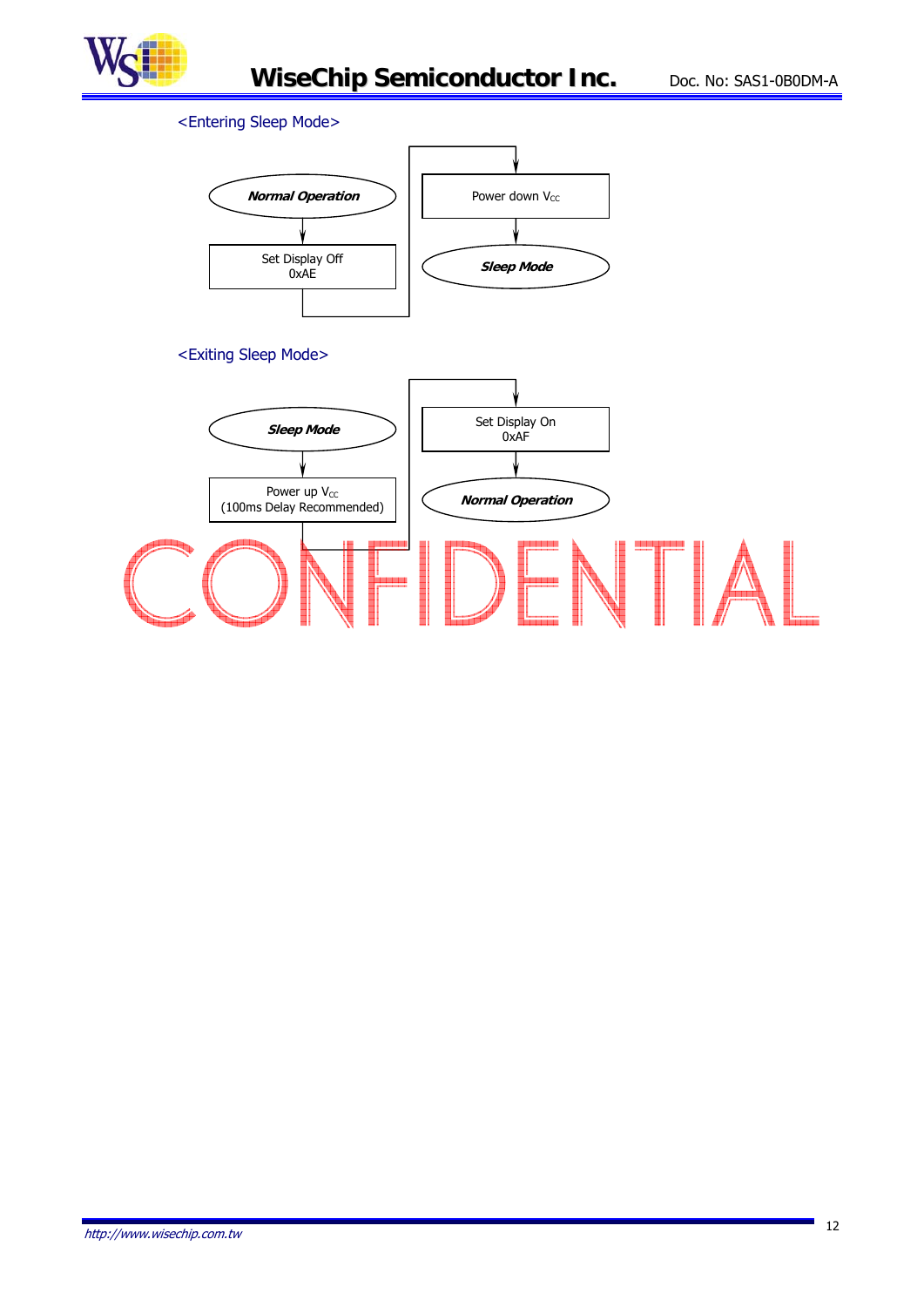

#### 4.5.2  $V_{CC}$  Generated by Internal DC/DC Circuit

#### <Power up Sequence>



If the noise is accidentally occurred at the displaying window during the operation, please reset the display in order to recover the display function.

#### <Power down Sequence>

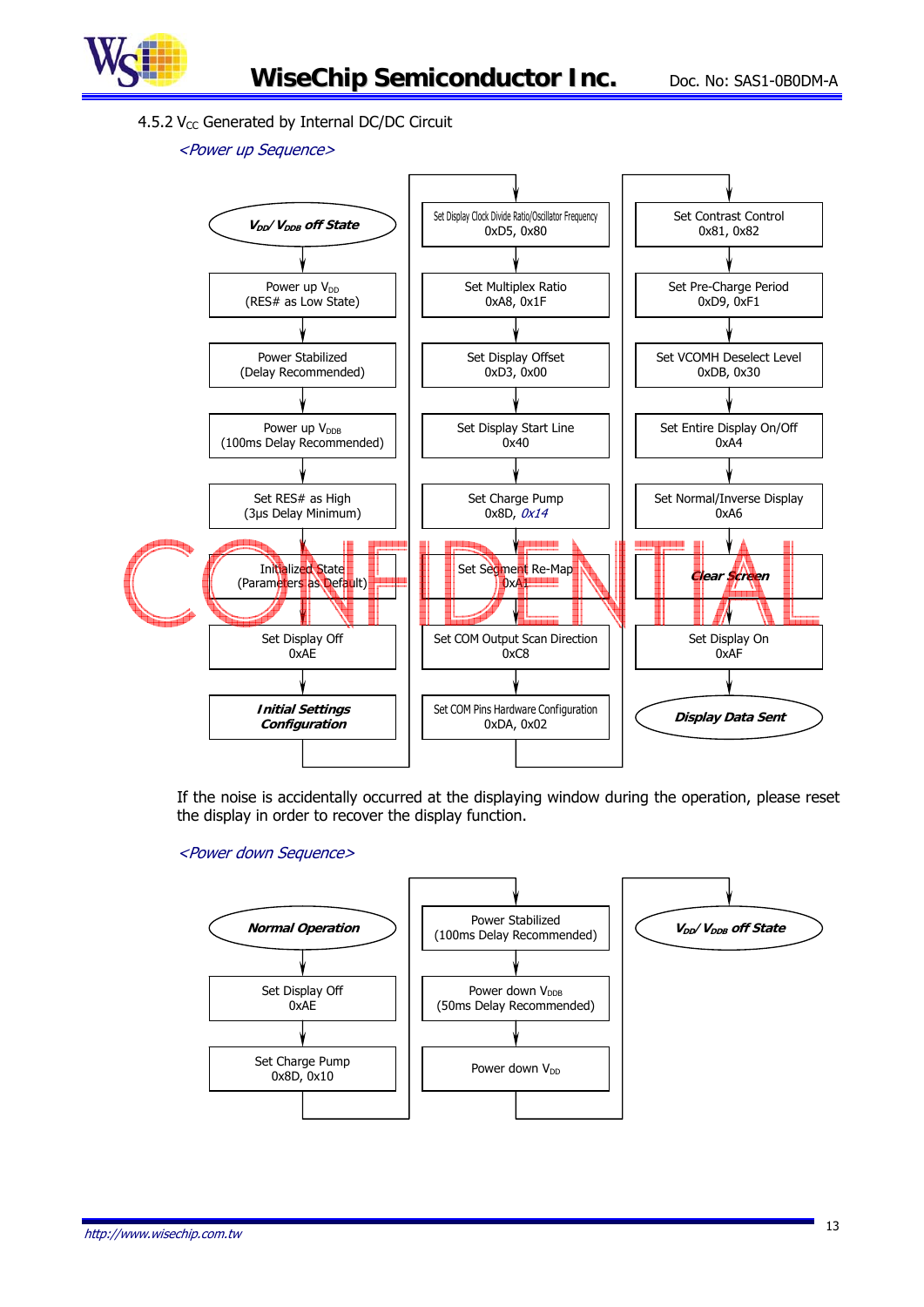

#### <Entering Sleep Mode>



#### <Exiting Sleep Mode>

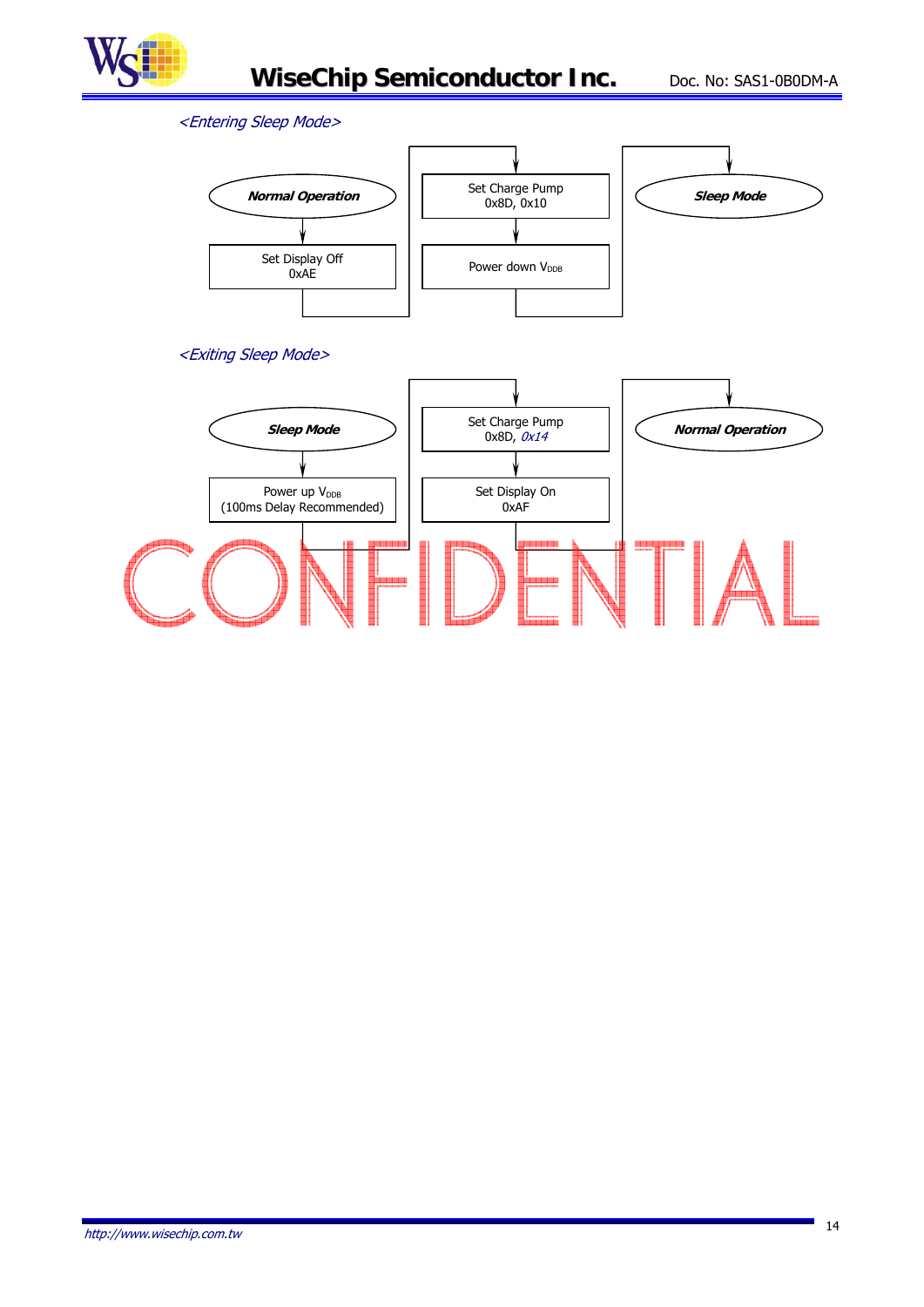

# **5. Reliability**

#### **5.1 Contents of Reliability Tests**

| <b>Item</b>                         | <b>Conditions</b>                                                             | Criteria                           |  |
|-------------------------------------|-------------------------------------------------------------------------------|------------------------------------|--|
| High Temperature Operation          | 70°C, 240 hrs                                                                 |                                    |  |
| Low Temperature Operation           | -40 $\degree$ C, 240 hrs                                                      |                                    |  |
| High Temperature Storage            | 85°C, 240 hrs                                                                 | The operational<br>functions work. |  |
| Low Temperature Storage             | -40 $\degree$ C, 240 hrs                                                      |                                    |  |
| High Temperature/Humidity Operation | 60°C, 90% RH, 120 hrs                                                         |                                    |  |
| Thermal Shock                       | $-40^{\circ}$ C $\Leftrightarrow$ 85 $^{\circ}$ C, 24 cycles<br>60 mins dwell |                                    |  |

\* The samples used for the above tests do not include polarizer.

\* No moisture condensation is observed during tests.

#### **5.2 Failure Check Standard**

After the completion of the described reliability test, the samples were left at room temperature for 2 hrs prior to conducting the failure test at  $23 \pm 5^{\circ}$ C; 55 $\pm 15\%$  RH.

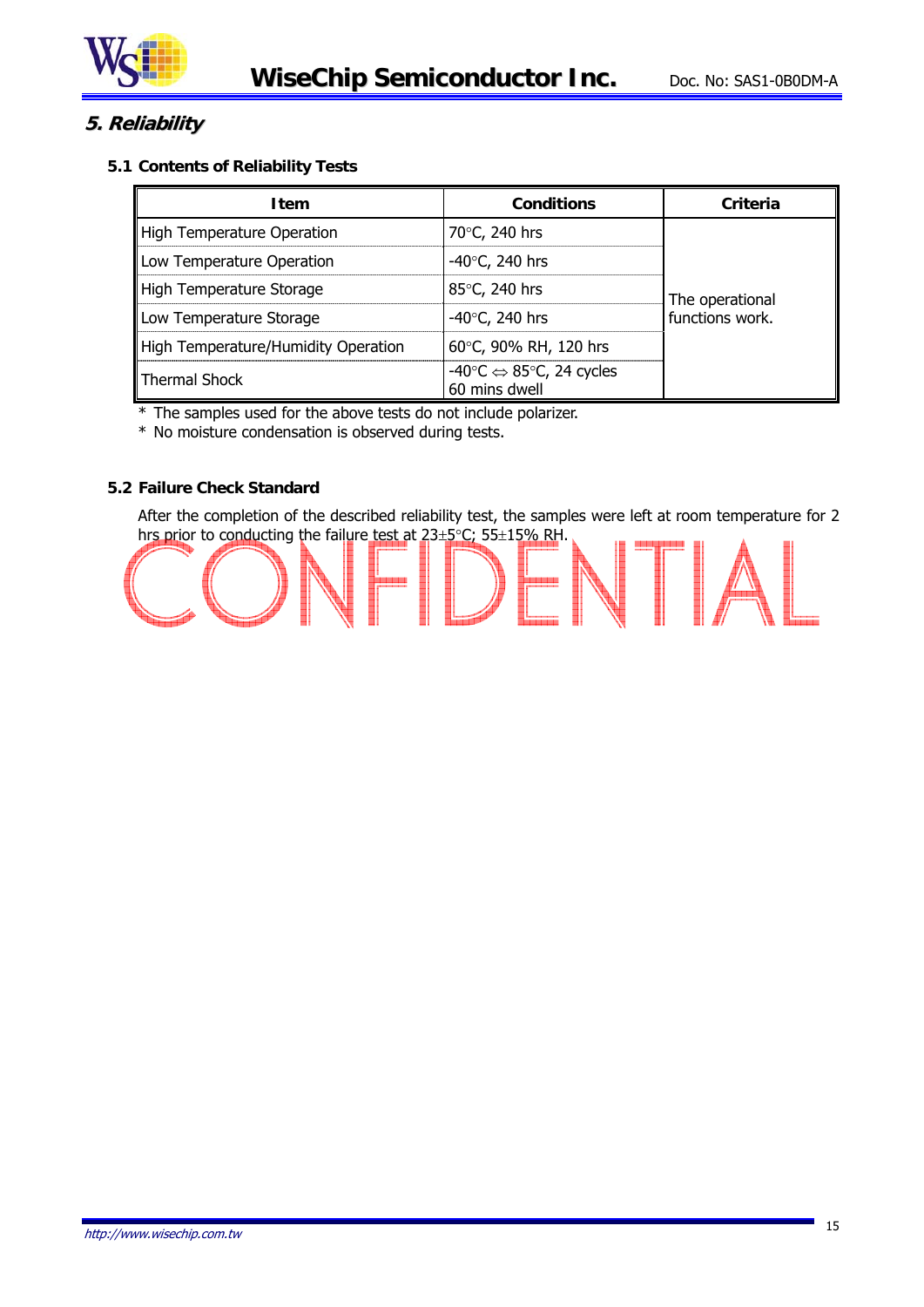

# **6. Outgoing Quality Control Specifications**

#### **6.1 Environment Required**

Customer's test & measurement are required to be conducted under the following conditions: Temperature:  $23 \pm 5^{\circ}$ C Humidity:  $55 \pm 15\%$  RH Fluorescent Lamp:  $55 \pm 15\%$  RH Fluorescent Lamp: Distance between the Panel & Lamp:  $\geq 50$ cm Distance between the Panel & Eyes of the Inspector: ≥ 30cm Finger glove (or finger cover) must be worn by the inspector. Inspection table or jig must be anti-electrostatic.

#### **6.2 Sampling Plan**

Level II, Normal Inspection, Single Sampling, MIL-STD-105E

## **6.3 Criteria & Acceptable Quality Level**

| <b>Partition</b>       | <b>AQL</b>                                            | <b>Definition</b> |                                                                           |                                                                                  |  |
|------------------------|-------------------------------------------------------|-------------------|---------------------------------------------------------------------------|----------------------------------------------------------------------------------|--|
| Major<br>Minor         | 0.65<br>10                                            |                   |                                                                           | Defects in Pattern Check (Display On)<br>Defects in Cosmetic Check (Display Off) |  |
|                        | 6.3.1 Cosmetic Check (Display Off) in Non-Active Area |                   |                                                                           |                                                                                  |  |
|                        | <b>Check Item</b>                                     |                   | <b>Classification</b>                                                     | Criteria                                                                         |  |
| Panel General Chipping |                                                       | Minor             | $X > 6$ mm (Along with Edge)<br>$Y > 1$ mm (Perpendicular to edge)<br>Y → |                                                                                  |  |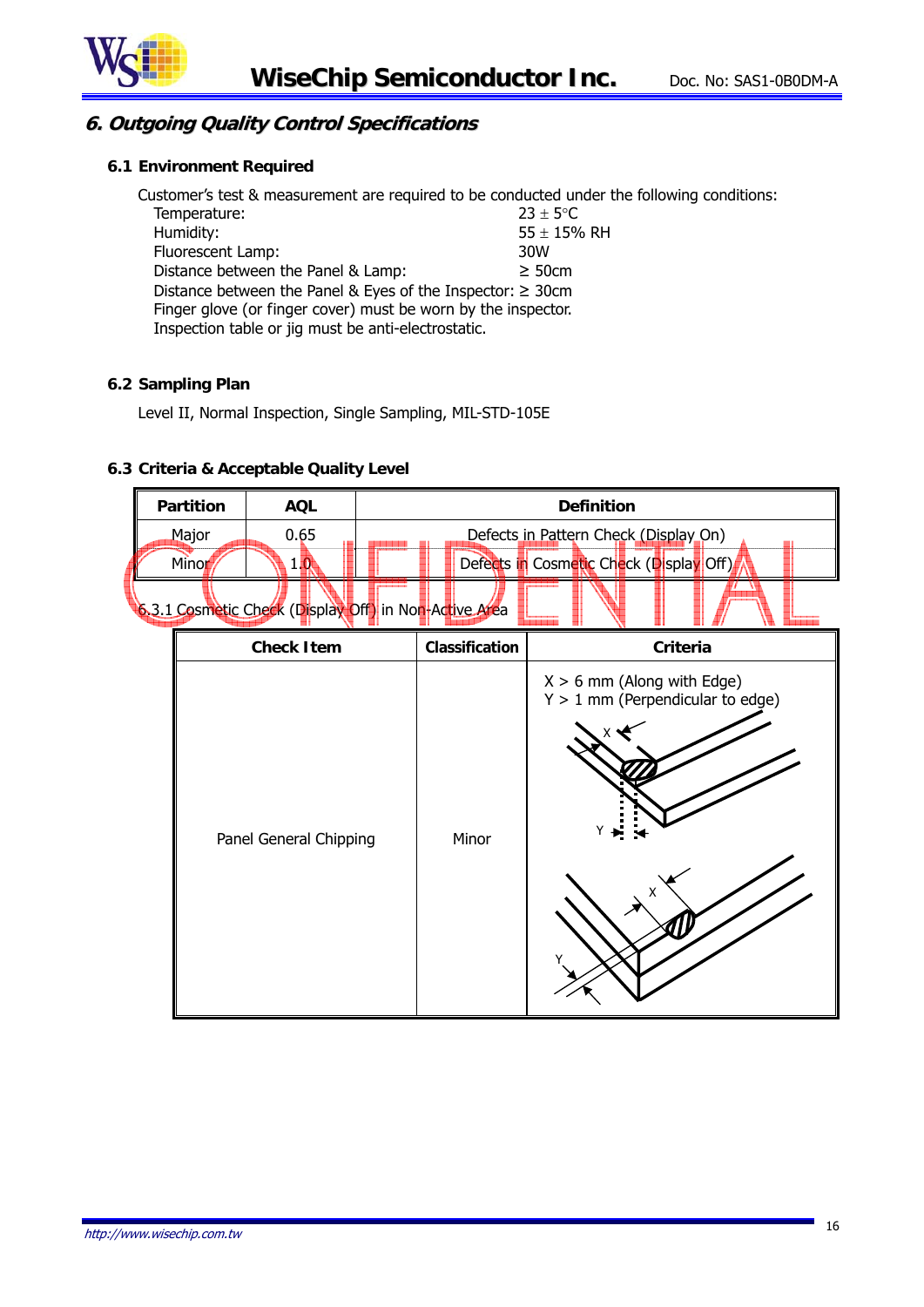

# **WiseChip Semiconductor Inc.** Doc. No: SAS1-0B0DM-A

6.3.1 Cosmetic Check (Display Off) in Non-Active Area (Continued)

| <b>Check Item</b>                                                | Classification      | Criteria                              |
|------------------------------------------------------------------|---------------------|---------------------------------------|
| Panel Crack                                                      | Minor               | Any crack is not allowable.           |
| Copper Exposed<br>(Even Pin or Film)                             | Minor               | Not Allowable by Naked Eye Inspection |
| Film or Trace Damage<br><b>Terminal Lead Prober Mark</b>         | Minor<br>Acceptable |                                       |
| Glue or Contamination on Pin<br>(Couldn't Be Removed by Alcohol) | Minor               |                                       |
| Ink Marking on Back Side of panel<br>(Exclude on Film)           | Acceptable          | Ignore for Any                        |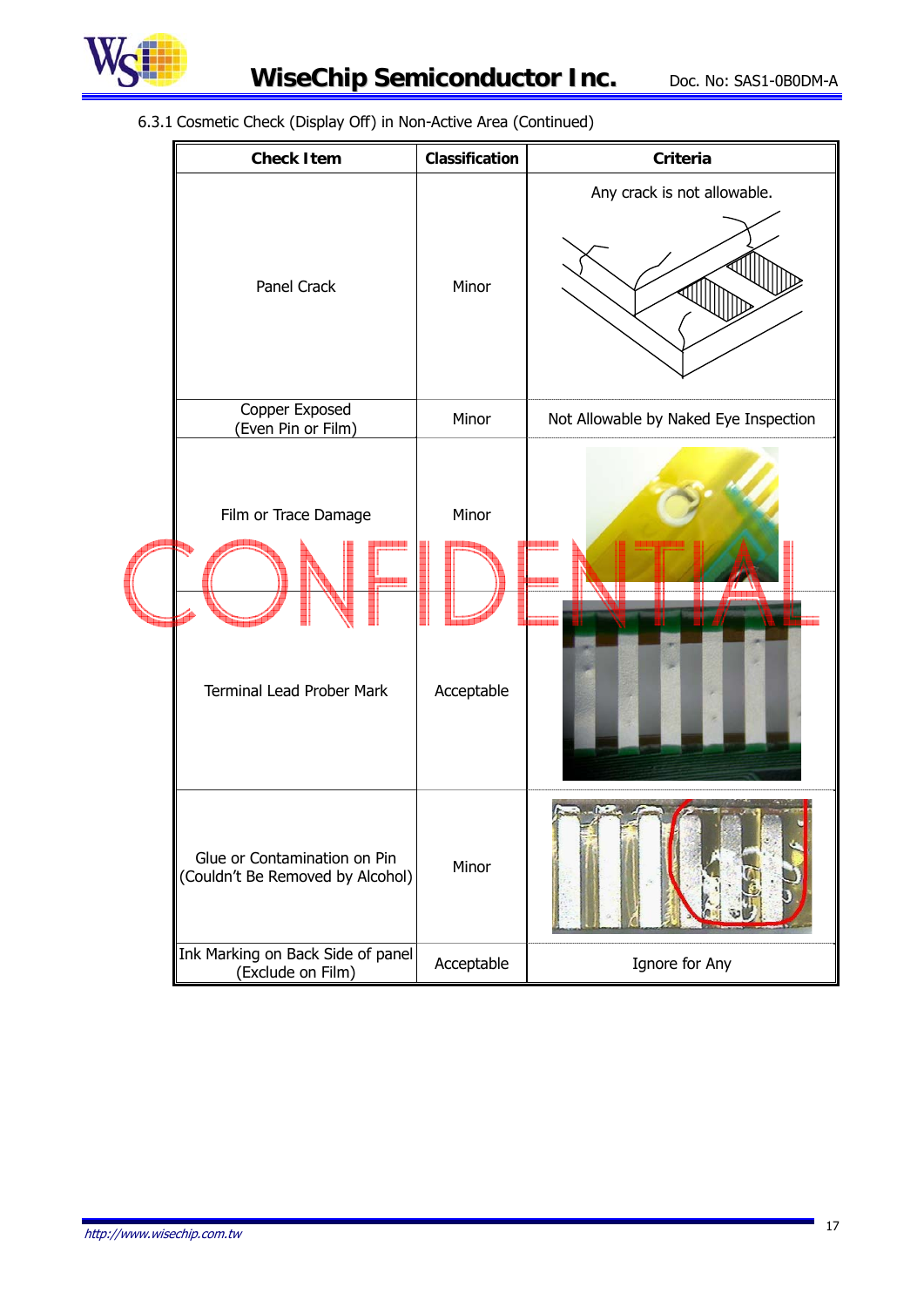

6.3.2 Cosmetic Check (Display Off) in Active Area

|                                                              | <b>Check Item</b>                                                                                                                                                           | <b>Classification</b> | <b>Criteria</b>                                                                                    |  |  |  |
|--------------------------------------------------------------|-----------------------------------------------------------------------------------------------------------------------------------------------------------------------------|-----------------------|----------------------------------------------------------------------------------------------------|--|--|--|
|                                                              | Any Dirt & Scratch on Polarizer's<br>Protective Film                                                                                                                        | Acceptable            | Ignore for not Affect the Polarizer                                                                |  |  |  |
|                                                              | Scratches, Fiber, Line-Shape Defect<br>(On Polarizer)                                                                                                                       | Minor                 | $W \leq 0.1$<br>Ignore<br>$W > 0.1, L \le 2$<br>$n \leq 1$<br>L > 2<br>$n = 0$                     |  |  |  |
|                                                              | Dirt, Black Spot, Foreign Material,<br>(On Polarizer)                                                                                                                       | Minor                 | $\Phi \leq 0.1$<br>Ignore<br>$0.1 < \Phi \leq 0.25$<br>$n \leq 1$<br>$0.25 < \Phi$<br>$n = 0$      |  |  |  |
|                                                              | Dent, Bubbles, White spot<br>(Any Transparent Spot on Polarizer)<br>Fingerprint, Flow Mark<br>(On Polarizer)<br>Protective film should not be tear off when cosmetic check. | Minor<br>Minor        | $\Phi \leq 0.5$<br>→ Ignore if no Influence on Display<br>$0.5 < \Phi$<br>$n = 0$<br>Not Allowable |  |  |  |
| Definition of W-& L & $\Phi$ (Unit: nim): $\Phi = (a + b)/2$ |                                                                                                                                                                             |                       |                                                                                                    |  |  |  |
|                                                              | W                                                                                                                                                                           |                       | b: Minor Axis<br>$\leftarrow$ a: Major Axis                                                        |  |  |  |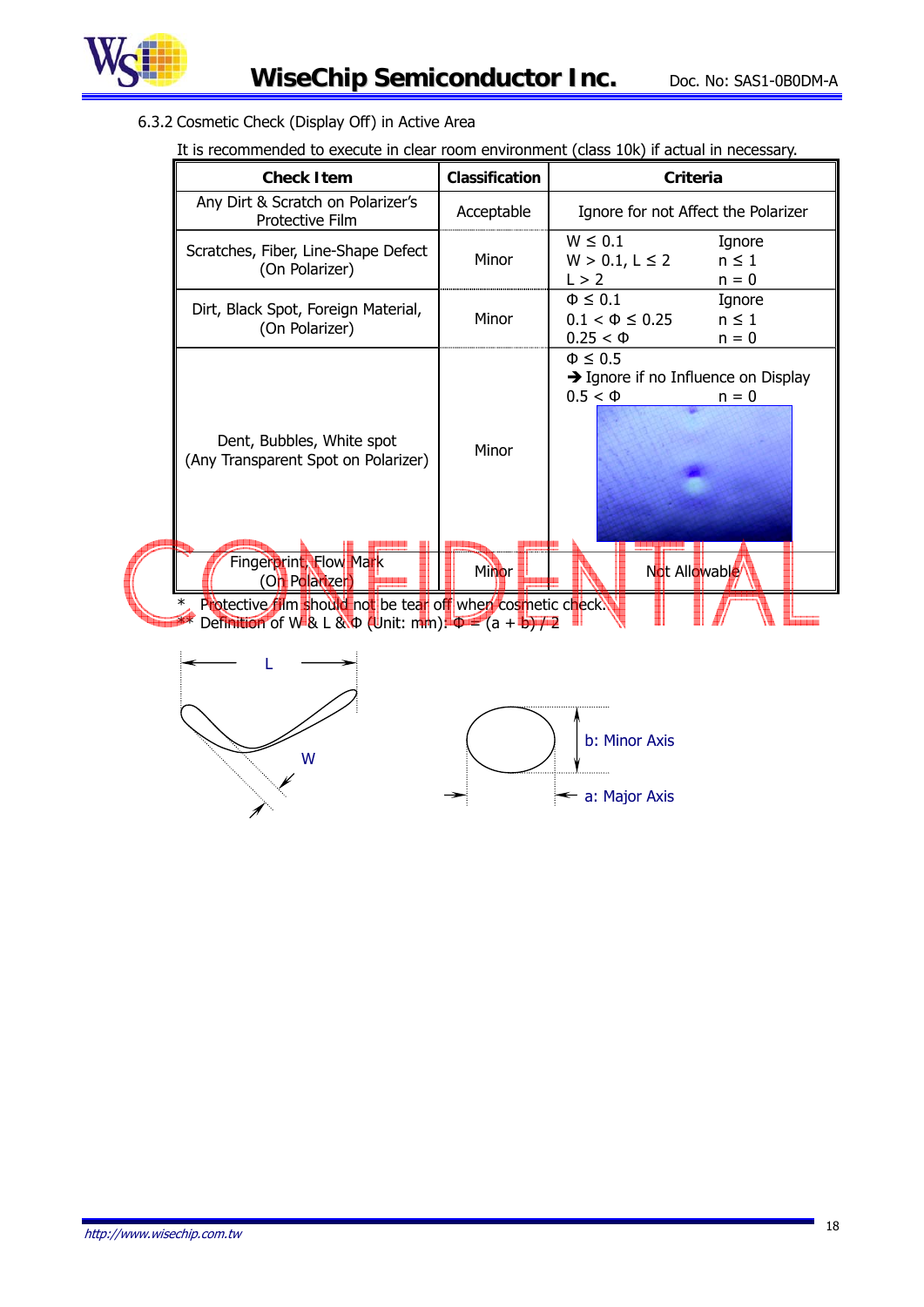

# 6.3.3 Pattern Check (Display On) in Active Area

| <b>Check Item</b>  | Classification | Criteria |  |
|--------------------|----------------|----------|--|
| No Display         | Major          |          |  |
| Missing Line       | Major          |          |  |
| <b>Rixel Short</b> | Majon          | ٣I       |  |
| Darker Pixel       | Major          |          |  |
| Wrong Display      | Major          |          |  |
| Un-uniform         | Major          |          |  |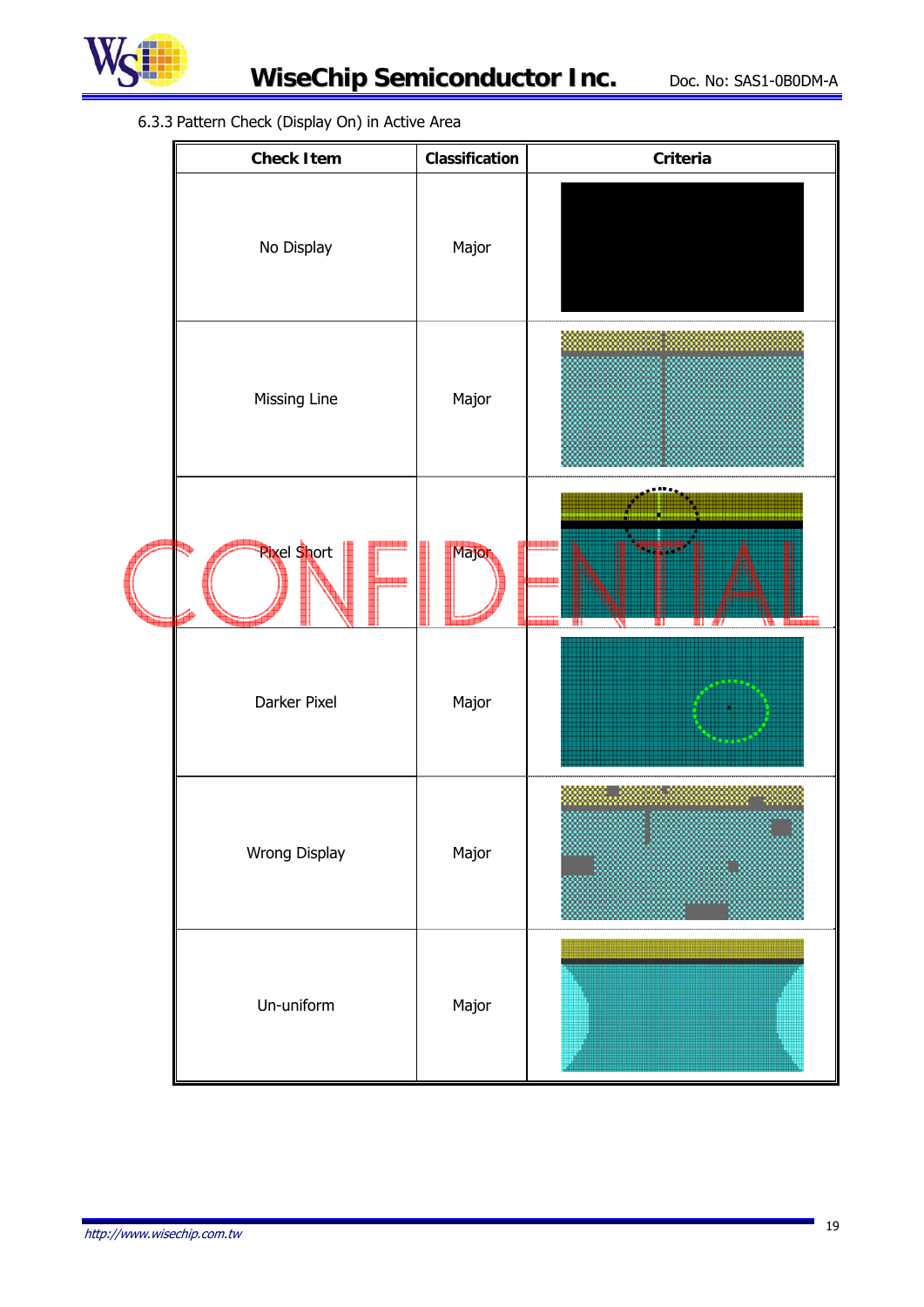

# **7. Package Specifications**



| Item                 |     | Quantity |                                          |  |
|----------------------|-----|----------|------------------------------------------|--|
| <b>Module</b>        |     | 1080     | per Primary Box                          |  |
| <b>Holding Trays</b> | (A) | 15       | per Primary Box                          |  |
| <b>Total Trays</b>   | (B) | 16       | per Primary Box (Including 1 Empty Tray) |  |
| <b>Primary Box</b>   | (C) | $1 - 4$  | per Carton (4 as Major / Maximum)        |  |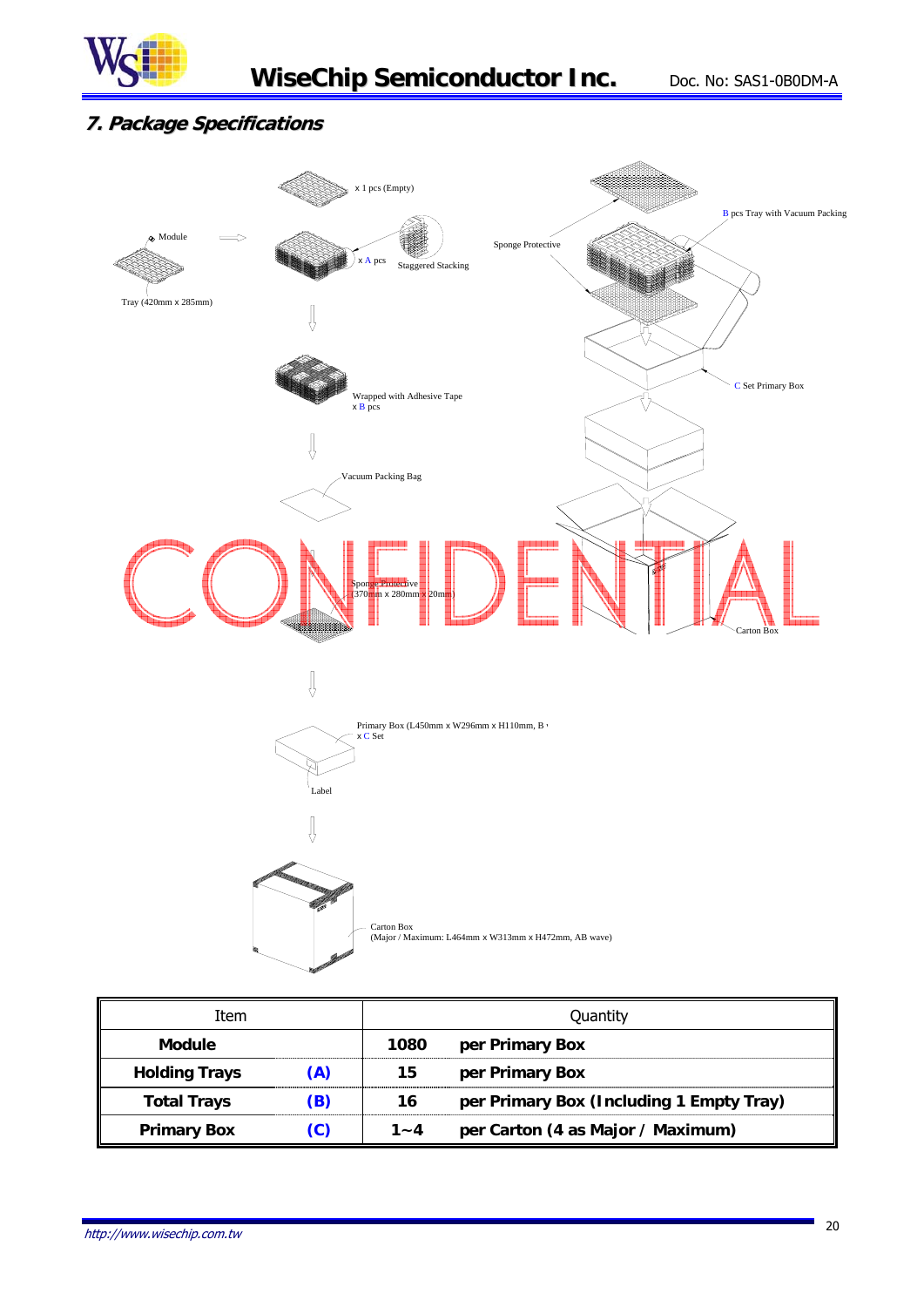

# **8. Precautions When Using These OEL Display Modules**

#### **8.1 Handling Precautions**

- 1) Since the display panel is being made of glass, do not apply mechanical impacts such us dropping from a high position.
- 2) If the display panel is broken by some accident and the internal organic substance leaks out, be careful not to inhale nor lick the organic substance.
- 3) If pressure is applied to the display surface or its neighborhood of the OEL display module, the cell structure may be damaged and be careful not to apply pressure to these sections.
- 4) The polarizer covering the surface of the OEL display module is soft and easily scratched. Please be careful when handling the OEL display module.
- 5) When the surface of the polarizer of the OEL display module has soil, clean the surface. It takes advantage of by using following adhesion tape.

\* Scotch Mending Tape No. 810 or an equivalent

Never try to breathe upon the soiled surface nor wipe the surface using cloth containing solvent such as ethyl alcohol, since the surface of the polarizer will become cloudy.

Also, pay attention that the following liquid and solvent may spoil the polarizer:

- \* Water
- \* Ketone
- \* Aromatic Solvents
- 6) Hold OEL display module very carefully when placing OEL display module into the system housing. Do not apply excessive stress or pressure to OEL display module. And, do not over bend the film



- 7) Do not apply stress to the driver IC and the surrounding molded sections.
- 8) Do not disassemble nor modify the OEL display module.
- 9) Do not apply input signals while the logic power is off.
- 10) Pay sufficient attention to the working environments when handing OEL display modules to prevent occurrence of element breakage accidents by static electricity.
	- \* Be sure to make human body grounding when handling OEL display modules.
	- \* Be sure to ground tools to use or assembly such as soldering irons.
	- \* To suppress generation of static electricity, avoid carrying out assembly work under dry environments.
	- \* Protective film is being applied to the surface of the display panel of the OEL display module. Be careful since static electricity may be generated when exfoliating the protective film.
- 11) Protection film is being applied to the surface of the display panel and removes the protection film before assembling it. At this time, if the OEL display module has been stored for a long period of time, residue adhesive material of the protection film may remain on the surface of the display panel after removed of the film. In such case, remove the residue material by the method introduced in the above Section 5).
- 12) If electric current is applied when the OEL display module is being dewed or when it is placed under high humidity environments, the electrodes may be corroded and be careful to avoid the above.

#### **8.2 Storage Precautions**

1) When storing OEL display modules, put them in static electricity preventive bags avoiding exposure to direct sun light nor to lights of fluorescent lamps. and, also, avoiding high temperature and high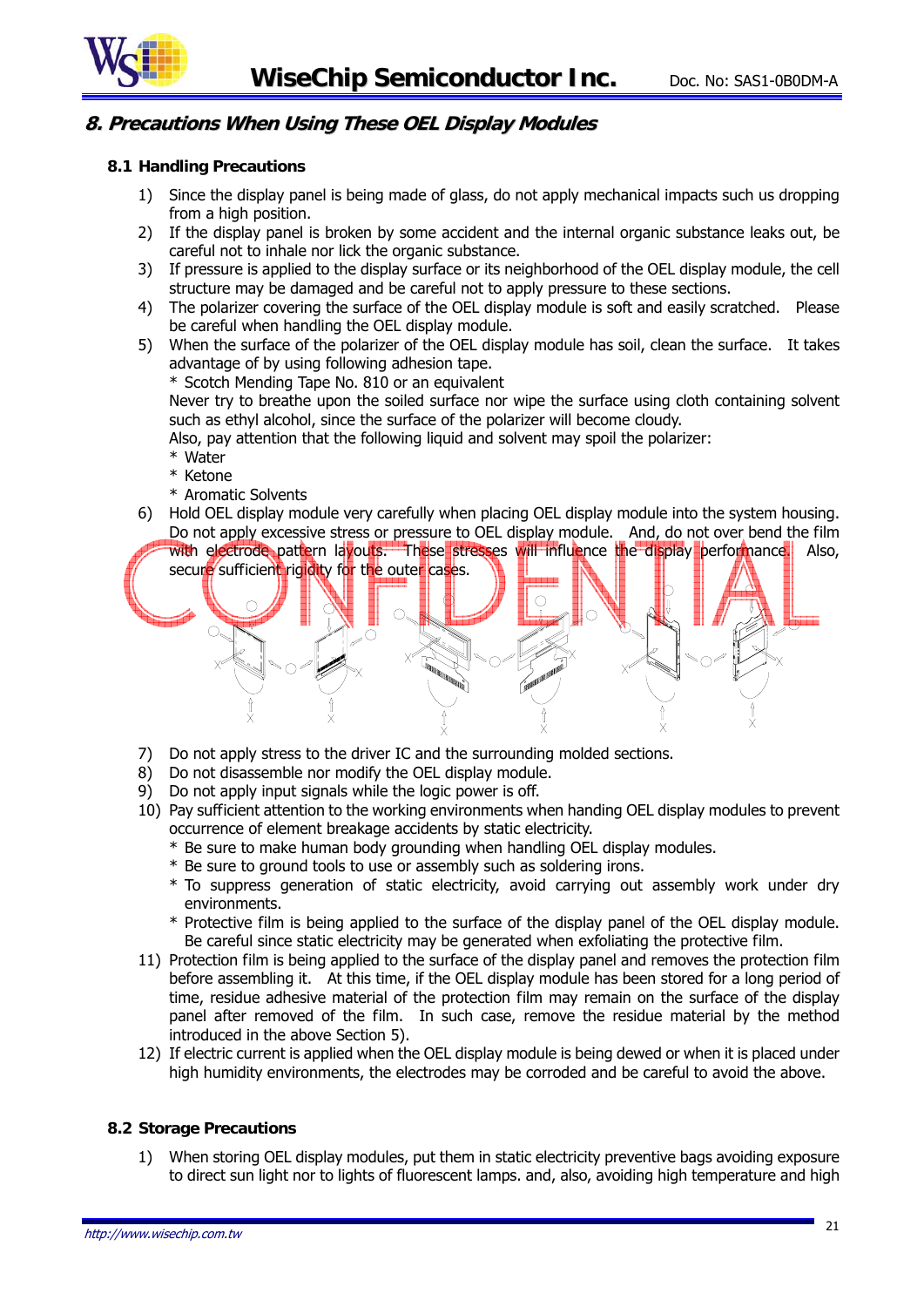

humidity environment or low temperature (less than  $0^{\circ}$ C) environments. (We recommend you to store these modules in the packaged state when they were shipped from WiseChip Semiconductor Inc.)

At that time, be careful not to let water drops adhere to the packages or bags nor let dewing occur with them.

2) If electric current is applied when water drops are adhering to the surface of the OEL display module, when the OEL display module is being dewed or when it is placed under high humidity environments, the electrodes may be corroded and be careful about the above.

#### **8.3 Designing Precautions**

- 1) The absolute maximum ratings are the ratings which cannot be exceeded for OEL display module, and if these values are exceeded, panel damage may be happen.
- 2) To prevent occurrence of malfunctioning by noise, pay attention to satisfy the  $V_{\text{IL}}$  and  $V_{\text{IH}}$ specifications and, at the same time, to make the signal line cable as short as possible.
- 3) We recommend you to install excess current preventive unit (fuses, etc.) to the power circuit ( $V_{DD}$ ). (Recommend value: 0.5A)
- 4) Pay sufficient attention to avoid occurrence of mutual noise interference with the neighboring devices.
- 5) As for EMI, take necessary measures on the equipment side basically.
- 6) When fastening the OEL display module, fasten the external plastic housing section.
- 7) If power supply to the OEL display module is forcibly shut down by such errors as taking out the main battery while the OEL display panel is in operation, we cannot quarantee the quality of this
- OEL display module. 8) The electric potential to be connected to the real face of the IC chip should be as follows: SSD1306 \* Connection (contact) to any other potential than the above may lead to rupture of the IC. **a** Leonardo

#### **8.4 Precautions when disposing of the OEL display modules**

1) Request the qualified companies to handle industrial wastes when disposing of the OEL display modules. Or, when burning them, be sure to observe the environmental and hygienic laws and regulations.

#### **8.5 Other Precautions**

- 1) When an OEL display module is operated for a long of time with fixed pattern may remain as an after image or slight contrast deviation may occur. Nonetheless, if the operation is interrupted and left unused for a while, normal state can be restored. Also, there will be no problem in the reliability of the module.
- 2) To protect OEL display modules from performance drops by static electricity rapture, etc., do not touch the following sections whenever possible while handling the OEL display modules. \* Pins and electrodes
	- \* Pattern layouts such as the FPC
- 3) With this OEL display module, the OEL driver is being exposed. Generally speaking, semiconductor elements change their characteristics when light is radiated according to the principle of the solar battery. Consequently, if this OEL driver is exposed to light, malfunctioning may occur.
	- \* Design the product and installation method so that the OEL driver may be shielded from light in actual usage.
	- \* Design the product and installation method so that the OEL driver may be shielded from light during the inspection processes.
- 4) Although this OEL display module stores the operation state data by the commands and the indication data, when excessive external noise, etc. enters into the module, the internal status may be changed. It therefore is necessary to take appropriate measures to suppress noise generation or to protect from influences of noise on the system design.
- 5) We recommend you to construct its software to make periodical refreshment of the operation